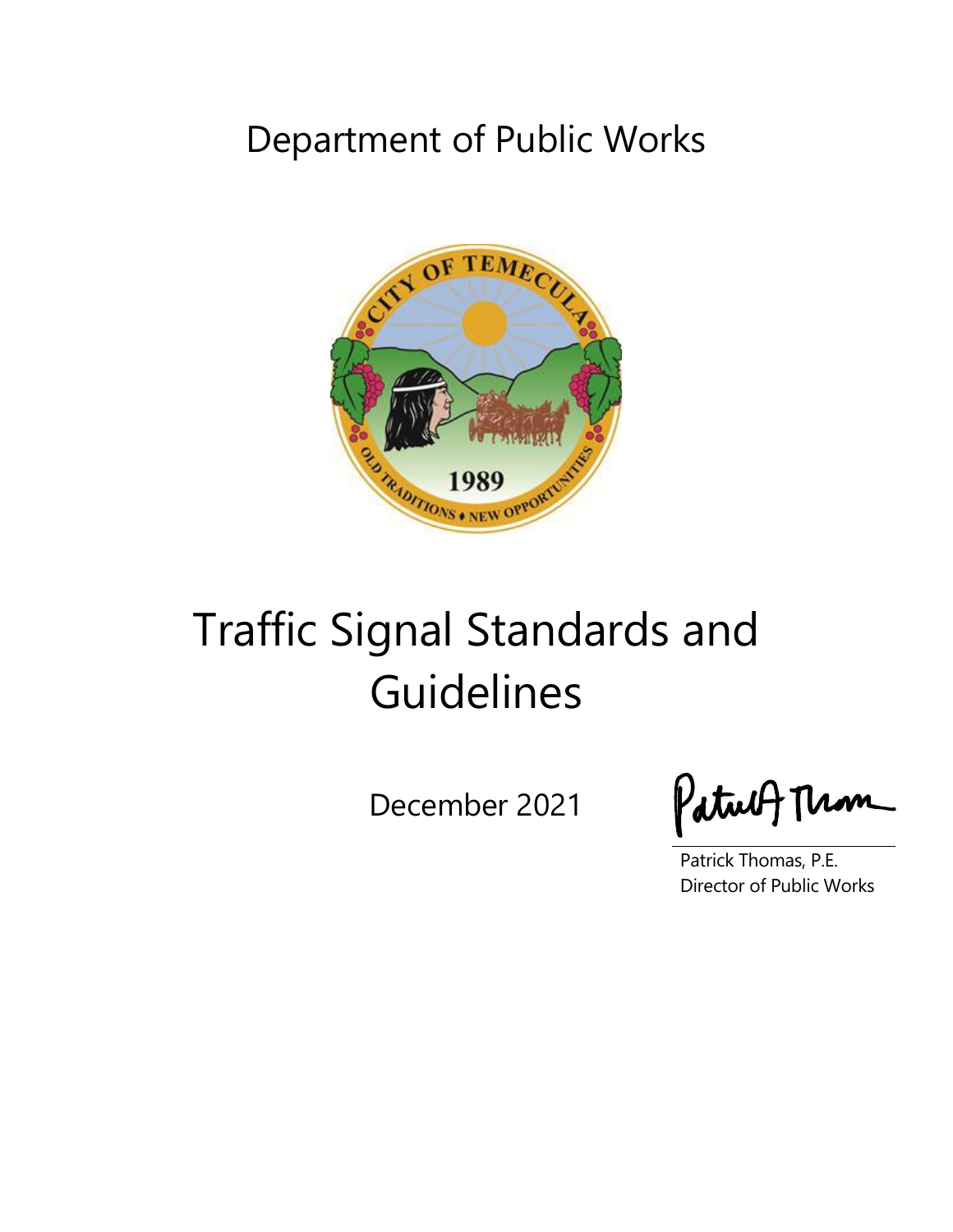#### **FORWARD**

This guideline establishes policies and procedures for the preparation of traffic signal design plans in the City of Temecula. The guideline is intended to establish design uniformity and to provide the design engineer with sufficient information to prepare the desired plans. It is not intended to substitute for engineering knowledge, experience, or judgment of the design engineer.

Deviations from these guidelines shall be requested from the City Engineer for approval prior to commencement of work.

#### **REVISIONS**

- 1. March 22, 2022
- 2. June 15, 2022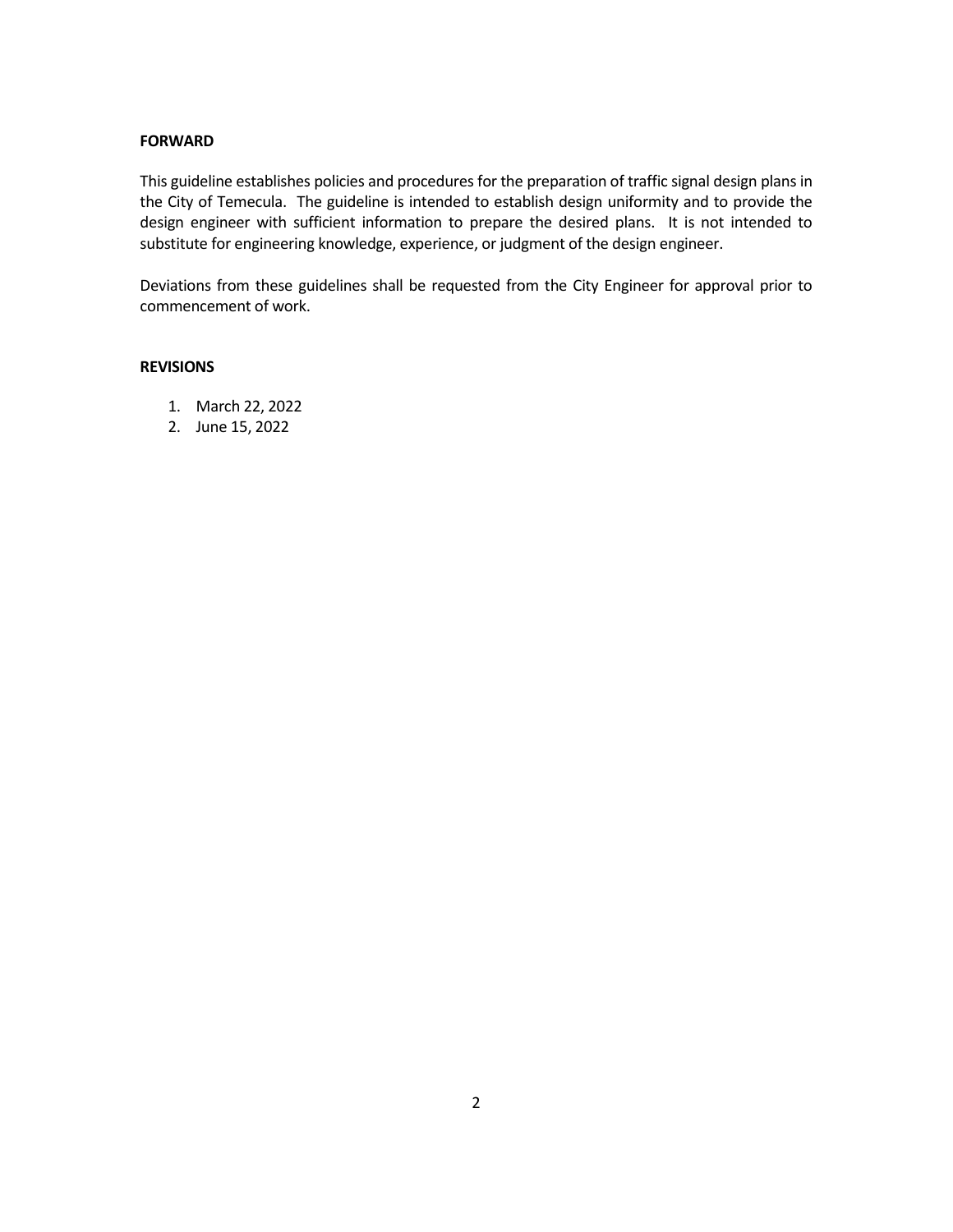#### **GENERAL DESIGN REQUIREMENTS**

The Engineer preparing traffic signal and communication designs shall:

- A. Utilize the City of Temecula special requirements as defined in this Traffic Signal Standards and Guidelines.
- B. Utilize Caltrans Standard Plans and Standard Specifications and Caltrans Revised Standard Plans and Standard Specifications (latest edition).
- C. Utilize Caltrans Standard Special Provisions (latest edition).
- D. Utilize latest Caltrans standards and California Manual on Uniform Traffic Control Devices (CA MUTCD) recommended design practices, where applicable.
- E. The order of precedents (in case of omissions and/or discrepancies) in the manuals shall be City of Temecula Traffic Signal Standards and Guidelines, Caltrans Standard Plans and Standard Specifications, CA MUTCD, and then the "Greenbook".
- F. Coordinate with the serving utility for service points and conflicts.
- G. Coordinate with the City of Temecula Traffic Division prior to design for concept review and scheduling a field walk as necessary.
- H. Provide as-built documentation after construction completion.

#### **TRAFFIC SIGNALDESIGN PLAN REQUIREMENTS**

The City requires all plans to be produced in AutoCAD format. Plans shall be submitted through the Cit's CSS (Citizen Self Service) portal. Final approved plans shall be provided in both PDF and DWG formats.

Plan preparation and design principles shall adhere to the following requirements:

- A. North shall always be oriented up or to the right on all plans. The major arterial shall be horizontal on the plan.
- B. Signal plans shall be drawn at a  $1"=20'$  scale. Signing and striping plans shall be drawn at a minimum 1"=40' scale.
- C. Signing and striping modifications shall be provided on separate plan sheets.
- D. Letters shall be used to identify traffic signal poles and shall always go in alphabetic order clockwise around the intersection with the "A" pole always being on the controller corner.
- E. Conduit run identification numbering shall start at the conduit for the service pedestal and increase clockwise around the intersection. The final home run shall include 2-4" conduits.
- F. ADA compliant curb ramps shall be provided and/or upgraded at all pedestrian crossing locations for any new or modified traffic signal. If any digging for conduit or signal poles is occurring, pedestrian ramp upgrades will be required for all non-compliant ADA ramps.
- G. The traffic signal design plans shall contain, at a minimum, the following: conductor schedule, pole schedule, detector schedule, phase diagram, sign legend, construction notes, and appropriate details as necessary. Certain areas of the traffic signal may need enlarged details or have a separate sheet to allow for clarifications.
- H. Modified traffic signals will require equipment upgrades. Affected equipment may include controller unit, switches, CCTV, BBS system, EVPE system, cabinets, pedestrian heads, push buttons, and street name signs. Contact City Traffic Division and these guidelines for latest equipment requirements.
- I. Modified traffic signals may require signal wiring/conductor replacement depending on the existing wire condition.
- J. Modified traffic signals may require conduit replacement depending on the existing conduit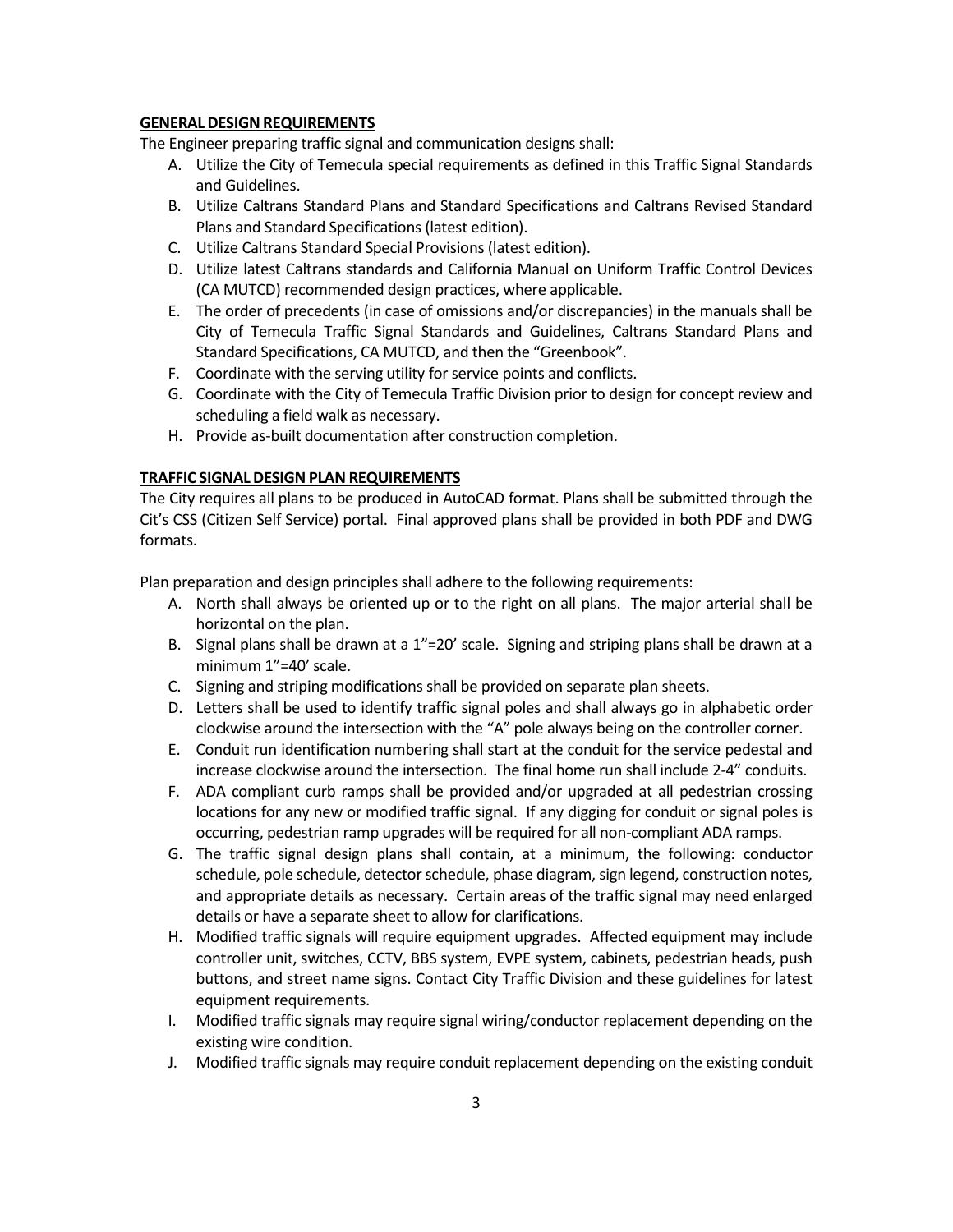condition.

- K. All traffic signal designs will require field work by the design Engineer. All traffic signal infrastructure, conduit, and wiring shall be accurately depicted on the plans. Please contact City Traffic Division for access to the traffic signal cabinet.
- L. The SCE service point location shall be shown on all traffic signal designs.
- M. Plans shall show R/W and centerline stationing information.
- N. Plans shall show all existing wet and dry utilities screened back.

Any deviations from the design plan requirements shall be approved by the City staff prior to preparation of the plans.

#### **TRAFFIC SIGNALGENERALNOTES ANDCONSTRUCTIONNOTES**

Traffic signal plan shall contain the following general notes. The design shall confirm that all general note elements are addressed on the design plan.

#### **GENERALNOTES**

- 1. All work material and equipment shall conform to the provisions of the City of Temecula Traffic Signal Standards and Guidelines, Standard Plans and Standard Specifications of the State of California, Department of Transportation (Caltrans) latest edition, and the Special Provisions.
- 2. A City of Temecula Encroachment Permit shall be required to perform work within the public right-of-way. City approved plans do not relieve the contractor from the responsibility of obtaining an Encroachment Permit. A copy of the permit shall be kept on the construction site at all times.
- 3. The contractor shall be responsible for providing a detailed traffic control plan for any lane closures associated with the traffic signal construction.
- 4. The location of all existing underground utilities is approximate only. The contractor shall be responsible for verifying the exact location and depth of all utilities including those not shown on the plan prior to start of work. Contact Underground Service Alert at (800) 422-4133.
- 5. The contractor shall be responsible for obtaining an Electrical Permit from the City's Building and Safety Department for the service pedestal.
- 6. The contractor shall be responsible for obtaining all necessary permits and notifying affected agencies at least 72 hours prior to start of work.
- 7. The Conductor Schedule is furnished as an installation guideline only. It shall be the Contractor's responsibility to provide the appropriate number of conductors required for the intended operation.
- 8. The contractor shall verify with the Engineer the exact location of all traffic signal equipment prior to installation.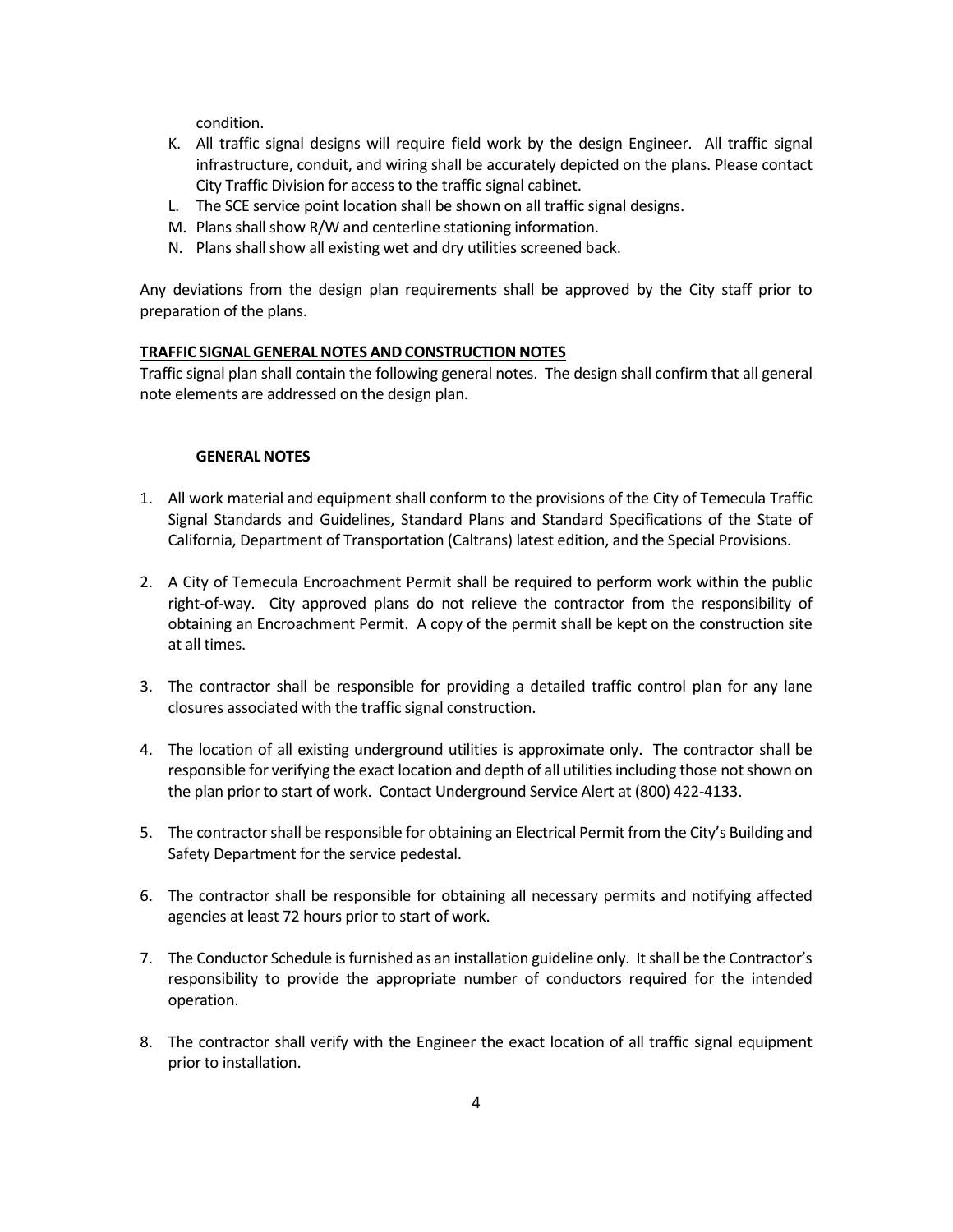- 9. Each conductor shall be permanently identified. Identification shall be by direct labeling, tags or bands permanently fastened to the conductors. The identification shall be placed on each conductor or group of conductors in each pull box and near the end of each conductor where the conductors are terminated.
- 10. Underground traffic signal conductors between pull boxes or otherwise shall not be spliced.
- 11. Any landscaping damaged by the traffic signal construction shall be repaired or replaced to the satisfaction of the Engineer and the property owner.
- 12. The contractor shall be responsible for completing all "punch list" items prior to traffic signal turn-on.

# **CONSTRUCTION NOTES (EXAMPLE)**

- 1. FURNISH AND INSTALL NEW MCCAIN MODEL 352I ATC CABINET AND FOUNDATION COMPLETE PER CALTRANS STANDARD PLANS ES-3C. CABINET SHALL BE EQUIPPED WITH MCCAIN FLEX CONTROLLER ASSEMBLY RUNNING OMNI EX FIRMWARE, MODEL 2010 ECLIP CONFLICT MONITOR BY EDI, EVPE DISCRIMINATION MODULES, AND APS CONTROL MODULE. CABINET SHALL HAVE 48 INPUT ASSEMBLY CHANNEL, 16 OUTPUT ASSEMBLY CHANNEL, INTERNAL LED LIGHTS, PULL-OUT DOCUMENT DRAWER, RACK MOUNTED SURGE PROTECTOR, AND BE WIRED FOR RED MONITOR CAPABILITY. CONTRACTOR SHALL PURCHASE TRANSPARITY CONTROLLER SOFTWARE LICENSE. THE CONTROLLER SHALL INCLUDE FUNCTIONS INDICATED ON THE PLANS AND INCLUDE ALL NECESSARY CABLING AND AUXILIARY EQUIPMENT NECESSARY FOR THE INTENDED OPERATION. THE CABINET'S POLICE PANEL SHALL BE EQUIPPED WITH A CONNECTION FOR A TRAFFIC SIGNAL CONTROLLER MANUAL OVERRIDE SWITCH.
- 2. FURNISH AND INSTALL A DUAL-METERED TYPE III-CF SERVICE EQUIPMENT ALUMINUM ENCLOSURE ONLY (NO STEEL) WITH THE FOLLOWING CIRCUIT BREAKERS:

120/240V - 100A MAIN 120V – 50A METERED SIGNALS 240V – 40A METERED LIGHTING DUAL TYPE V – P.E.C. THE TYPE III-CF SERVICE ENCLOSURE'S CONTACT SWITCH SHALL BE "MERCURY FREE".

- 3. FURNISH AND INSTALL 3" CONDUIT WITH MULE TAPE FROM SERVICE ENCLOSURE TO SERVICE POINT PER SCE REQUIREMENTS. COORDINATE INSTALLATION OF SERVICE CONDUCTORS WITH SCE AT LEAST 4 WEEKS IN ADVANCE OF SERVICE CONNECTION TO ENERGIZE SERVICE.
- 4. FURNISH AND INSTALL BATTERY BACK-UP SYSTEM IN AN EXTERNALLY SIDE MOUNTED BBS CABINET WITH GENERATOR PLUG ASSEMBLY AND MANUAL BYPASS SWITCH PER CITY OF TEMECULA SPECIFICATIONS. ALL BATTERY BACK-UP EQUIPMENT SHALL BE MOUNTED IN THE BATTERY BACK-UP CABINET AND SHALL BE WIRED PER MANUFACTURER'S SPECIFICATIONS.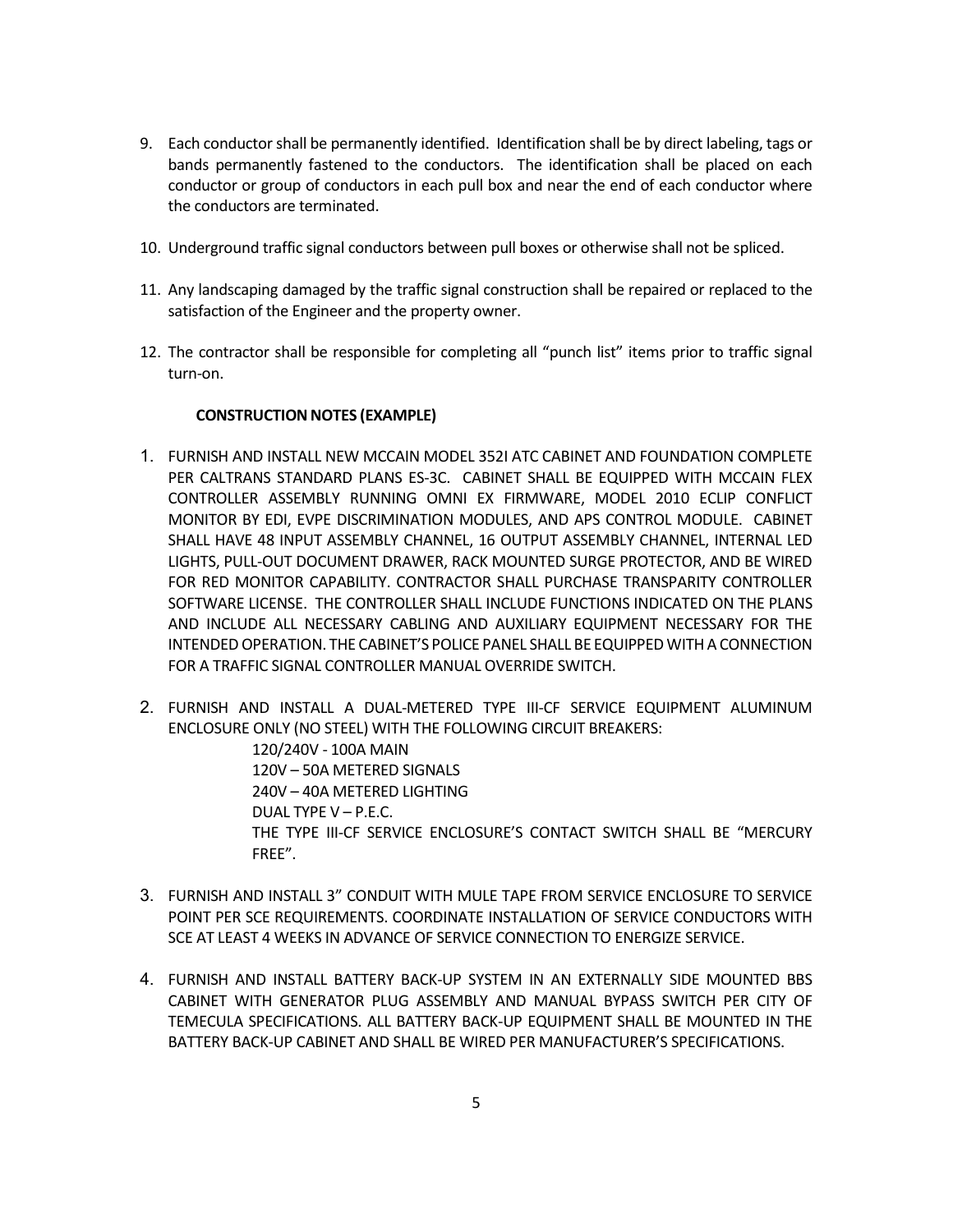- 5. FURNISH AND INSTALL EMERGENCY VEHICLE PRE-EMPTION EQUIPMENT AND REQUIRED 4- CHANNEL DISCRIMINATION EQUIPMENT IN THE CONTROLLER CABINET PER CITY OF TEMECULA SPECIFICATIONS. MOUNT EVPE OPTICAL DETECTORS ON MAST ARM.
- 6. FURNISH AND INSTALL MAST ARM MOUNTED SIGN PER STANDARD PLAN ES-7N, DETAIL "U".
- 7. FURNISH AND INSTALL FIBER ETHERNET SWITCH ON DIN-RAIL MOUNT WITH 2 SMALL FORM FACTOR PLUGGABLE TRANSCEIVERS AND POWER SUPPLY IN CONTROLLER CABINET.
- 8. FURNISH AND INSTALL FIBER OPTIC JUMPER (2M DUPLEX LC TO SC) IN CONTROLLER CABINET.
- 9. FURNISH AND INSTALL FIBER DISTRIBUTION UNIT (FDU) WITH SC 6 PORT PANEL IN CONTROLLER CABINET.
- 10. FURNISH AND INSTALL A 12-STRAND SINGLE MODE FIBER OPTIC (SMFO) BREAKOUT CABLE WITH 30' OF SLACK IN CONTROLLER CABINET.
- 11. FURNISH AND INSTALL FIBER OPTIC SPLICE ENCLOSURE IN "DOUBLE-STACKED" #6 CONCRETE PULL BOX WITH FIBERLYTE PULL BOX COVER. A MINIMUM OF 50 FOOT OF SLACK SHALL BE PROVIDED AND A MINIMUM OF 100 FOOT OF SLACK WHERE A SPLICE IS REQUIRED.
- 12. FURNISH AND INSTALL AXIS CCTV CAMERA ON TRAFFIC SIGNAL POLE WITH WALL-AND-POLE MOUNT PER MANUFACTURERS SPECIFICATIONS AND CONNECT TO MIDSPAN CONVERTER. PROVIDE ALL PATCH CABLES AND CONNECTORS NECESSARY FOR COMMUNICATION.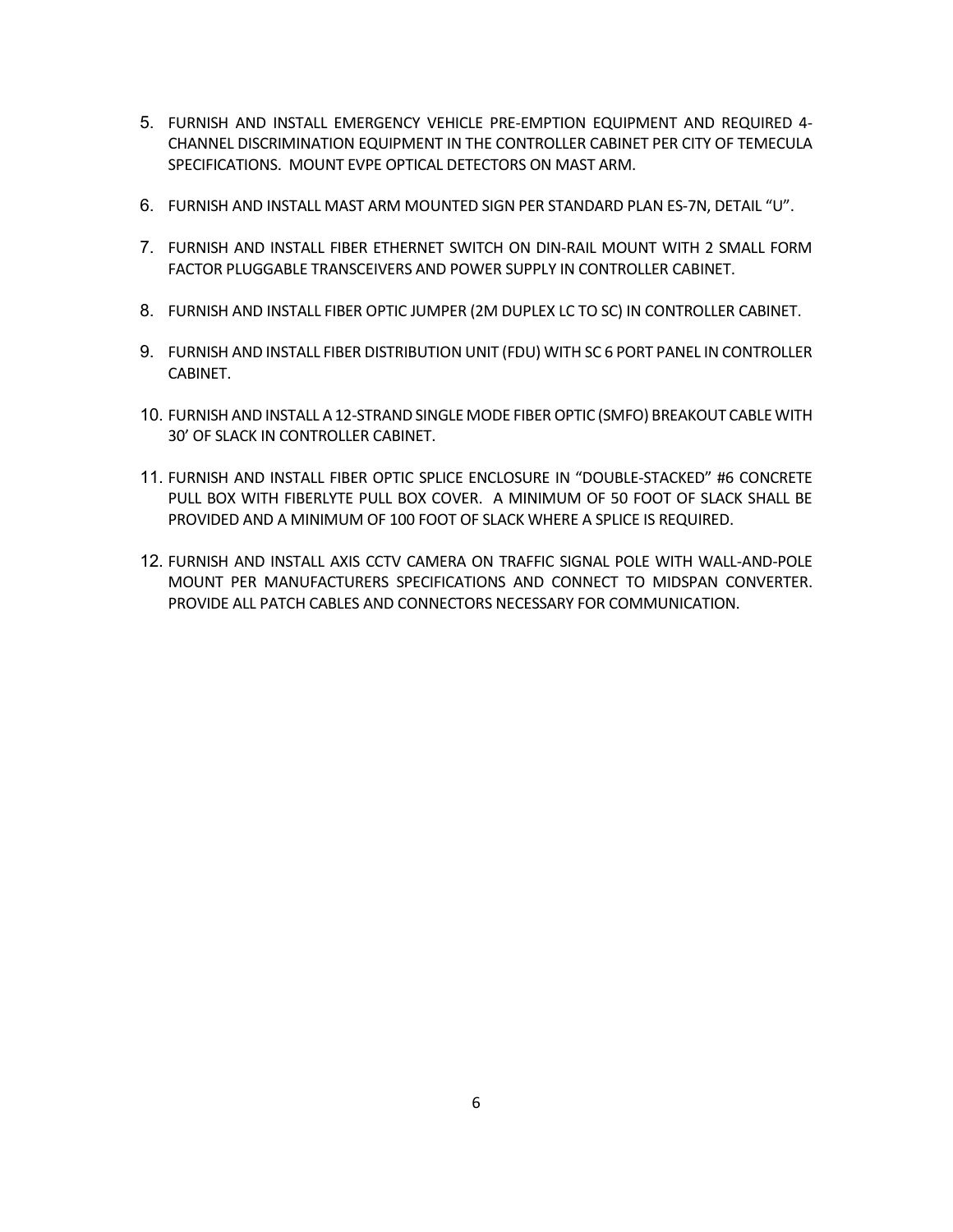# **TRAFFIC SIGNAL SPECIAL PROVISIONS, INSTALLATION, ANDEQUIPMENT REQUIREMENTS**

The following sections provide traffic signal special provisions, equipment, and installation requirements as required by the City of Temecula. The City adheres to the latest editions of the Caltrans Standard Plans and Standard Specifications in addition to the following provisions below:

# **1.1 POLES AND MAST ARMS**

# **1.1.1 POLES**

- 1) Standards shall be placed on opposite sides of the pedestrian ramp (see ES-4C of the Caltrans Standard Plans for the typical location of signal standard placement). All traffic signal plans shall indicate required traffic signal pole locations as referenced from BCR, ECR, and curb face.
- 2) No poles or pull boxes are allowed within the limits of pedestrian ramps including the ramp slopes.
- 3) Pole anchor bolts shall be cut and finished no more than 2 inches above the nut.
- 4) Where modifications will leave holes in existing poles, the holes shall be repaired pursuant to a City approved method.
- 5) Poles shall not be installed within center medians unless approved by City Engineer.

# **1.1.2 MAST ARMS**

- 1) Mast arms shall be provided for all approaches unless otherwise approved by the City Engineer.
- 2) All traffic signal mast arms shall present a uniform and level appearance when complete.
- 3) If fully protected left turn phasing is provided, the mast arm shall be long enough to align the leftturn signal head as close as possible to the center of the left-turn lane where there is one leftturn lane, or to the lane line between the left-turn lanes if there are two left-turn lanes.
- 4) Street light mast arms shall be 15 feet long or as determined by the Engineer.

# **1.2 PULL BOXES**

- 1) Pull boxes and extensions shall be concrete and size No. 6 unless otherwise indicated. A No. 5 pull box may be used for advance loops.
- 2) Pull box lids shall be Fiberlyte and stamped "Traffic Signal".
- 3) Pull boxes shall not be placed: In raised or painted medians, in paved shoulder, in traveled way, in driveways, in landscape areas, within one foot of a sidewalk access ramp or flares unless approved by City Engineer.
- 4) Pull boxes placed in dirt shall utilize paddle markers for easy location of pull box.
- 5) Pull boxes shall be spaced at intervals of 300 feet or less.
- 6) Electrical power pull box shall be No. 5 with extension and placed within 5 feet from the service cabinet.
- 7) Where the sump of an existing pull box is disturbed by the CONTRACTOR's operations, the sump shall be reconstructed and, if the sump was grouted, the old grout shall be removed and replaced with new grout and 1" drain hole.
- 8) Pull boxes shall be tamper resistant and utilize a special key tool for opening.
- 9) When four or more conduits enter a pull box, an extension shall be added to the #6 pullbox.
- 10) Pull boxes shall be grouted and have a 1" drain hole.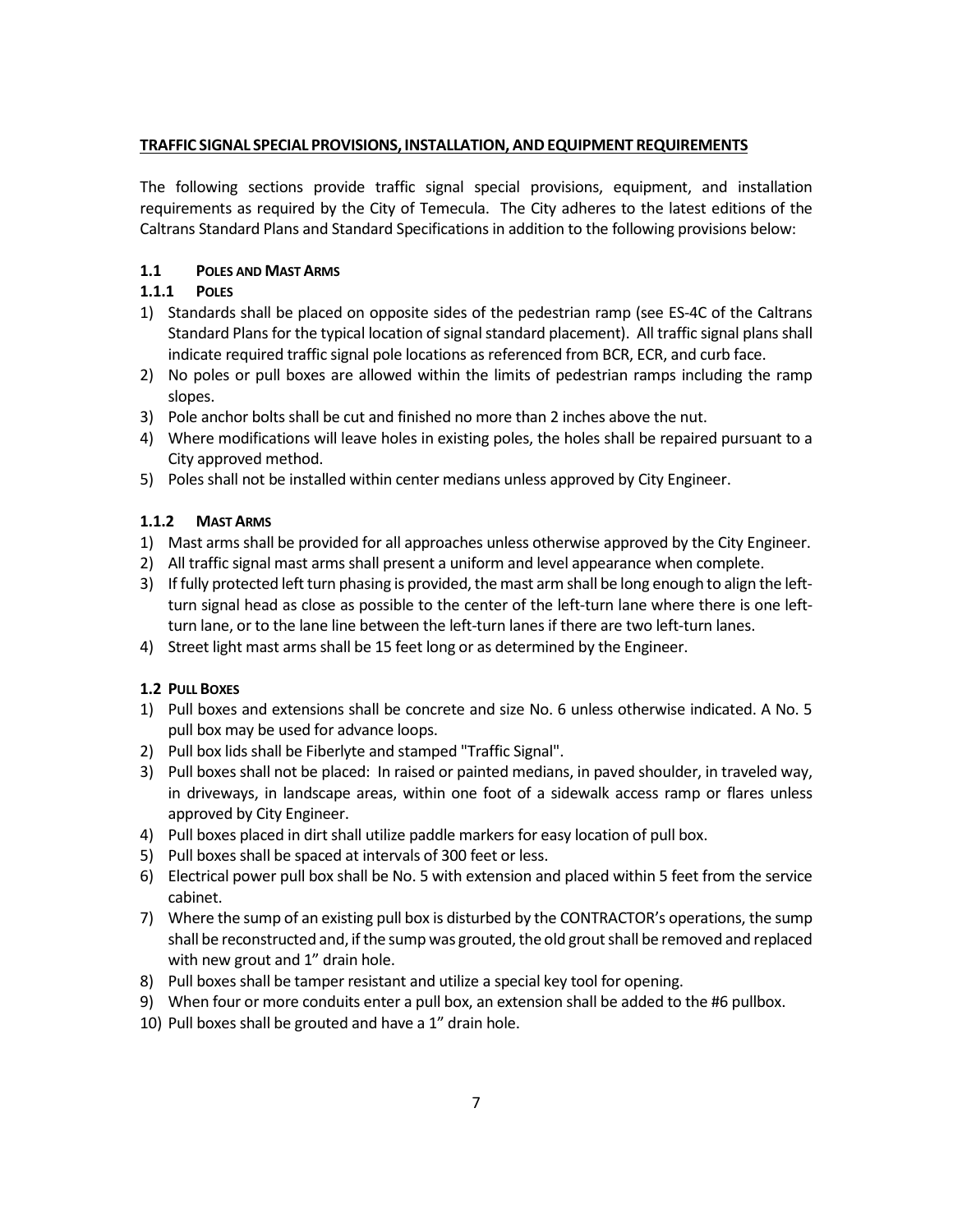# **1.3 CONDUIT**

- 1) Traffic signal conduit shall be schedule 80 rigid PVC.
- 2) Conduits shall be three inches (3") minimum. All legs of the intersection shall have a conduit crossing installed (one spare with mule tape). All conduits shall contain mule tape and a No. 12 AWG bare solid copper tracing wire. Pull rope will not be allowed.
- 3) All conduits shall utilize 45 degree sweeps into pull boxes.
- 4) Conduit shall be laid out perpendicular to the curb line of the street crossing under the center of the crosswalk as much as practical.
- 5) Conduit fill shall not exceed the NEC maximum of 40% for conduits with three or more conductors. For traffic signal modifications, max percent conduit fill shall be approved by the City Engineer.
- 6) Install two, four-inch (2-4") conduits from controller cabinet base to the adjacent home run pull box with signal cable in one conduit and the balance of conductors in the other.
- 7) All conduits entering pull boxes, vaults and cabinets shall be protected with duct seal. No open holes are allowed. The ends of all conduits shall have Carlon or approved equal bell fittings.
- 8) Install conduit to a depth of not less than 30 inches below finished grade, except in sidewalk and curbed paved median areas, where it must be at least 18 inches below grade.

#### **1.4 CONDUCTORS AND WIRING**

- 1) 3 conductor signal cable and 12 conductor signal cable shall be used for traffic signal wiring and be continuous from the signal cabinet to the terminal block on the signal standard it services. No splicing of signal cable shall be permitted unless otherwise directed by the City Engineer.
- 2) The signal cables shall be labeled (permanently affixed printed labels) in each pull box and at the signal cabinet, indicating the cable/wire type and signal standard to which it is connected. Labels are required for loops, signal conductors, SIC, fiber, and any other conductors within cabinet and pull box.
- 3) All traffic signal field conductors shall have a 6-foot coil of extra wire in each pull box to allow for servicing. The signal conductors shall be organized in a bundle to allow for easy identification of wires and cables.
- 4) Multi conductor video cable shall meet vendor specifications.
- 5) Loop detector lead-in cable shall be Type B Caltrans Standard 16 AWG.
- 6) Loop detector wire shall be Type 2. All lead-in DLCs shall be labeled in the cabinet with lane number and phase assignment.
- 7) Conductors for Safety Lighting (SL) shall be No. 10 XHHW-2. The conductors shall be black and white.
- 8) The Street Light conductors may be spliced to branch the Street Light circuit as it progresses around the intersection.
- 9) Fused splice connectors shall be installed in the pole hand hole for each luminaire. See City of Temecula Street and Safety Lighting Guidelines for more information.
- 10) All field installed wiring shall be Megger-Ohm tested. The CONTRACTOR shall provide documentation showing results that the wiring has passed the test.

#### **1.5. DETECTION**

1) Inductive loop detection is required on all streets and approaches and shall not be substituted unless special conditions exist that preclude the installation of in-pavement detection or at the discretion of the City Engineer. Special conditions may include private driveways, decorative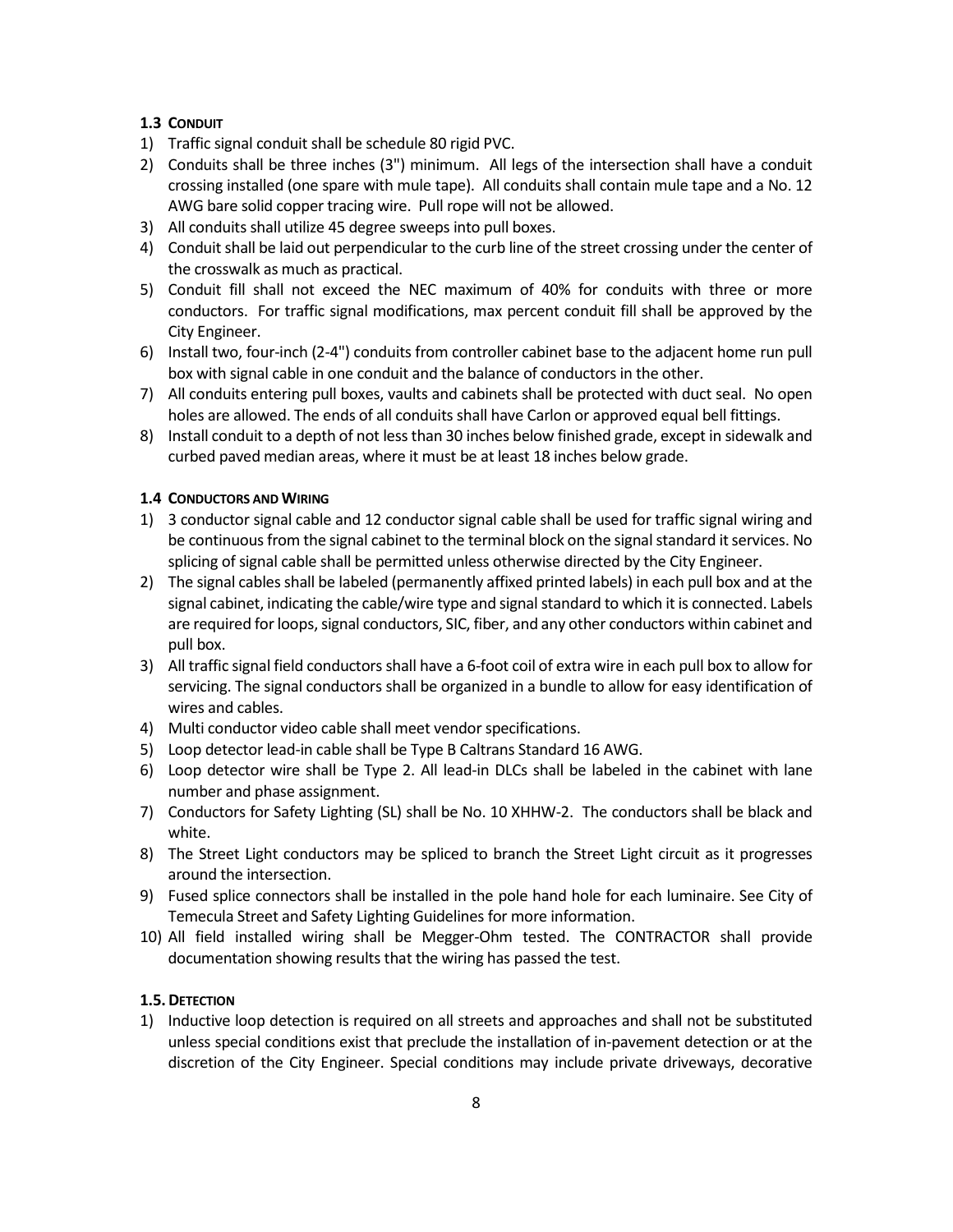concrete, bridge decks, or interim road conditions.

- 2) Loop detection shall be installed on all limit line, advance detection, left turn lanes, and bike lanes. Loops shall be circular Type E (6' diameter). Limit line detectors shall be Type F loops. Limit line loops shall be installed 1 foot before the intersection limit line or crosswalk.
- 3) All bicycle lane detector loops shall be Type Q and fit within the bike lane.
	- $\circ$  If the approach has a bike lane, install a six-foot-long Type Q loop, 44 feet in advance of crosswalk or limit line in the bike lane (or where the bike lane drop transition occurs if further back).
	- o Width of Type Q loop varies minimum 6" inside bike lane line and 6" minimum outside gutter or other channelization line, providing a 3-foot wide to 5-foot wide loop.
- 4) Advance detection is required on all approaches with an 85th percentile speed or posted speed limit greater than 25 mph (if not available, use design speed). Install a single loop per lane with each its own DLC. Detection setbacks from the limit line shall be per CAMUTCD Table 4D-101.
- 5) All lanes shall have separate DLC's.
- 6) If a minor street approach has advance detection, install two loops per lane spaced 10 feet apart starting at the crosswalk or limit line.
- 7) Install four loops spaced 10 feet apart in advance of the crosswalk or limit line in left-turn lanes and for approach lanes without advance detection.
- 8) Minor street right-turn only lanes will have 2 loops spaced 10 feet apart. Provide separate DLC to controller cabinet.
- 9) On a minor street, if there is no right-turn only lane, install one loop at the limit line, adjacent to the curb for sneak-by traffic.
- 10) All detection cables and cards shall be labeled in the cabinet with lane number and phase assignment.

# **1.5.1 LOOP DETECTION INSTALLATION**

- 1) Prior installation, the City Engineer or his designated representative shall verify all loop detector locations. All necessary striping shall be in place prior to position of detectors.
- 2) Loop detectors in asphalt shall use rubberized hot melt type sealant (Brewer/Flex or approved equal).
- 3) Loop detector splices shall be soldered and sealed with heat-shrink containing waterproof sealant.
- 4) The number of sensor units and lead-in cables required to achieve the specified detection shall be installed.
- 5) Four (4)-channel sensor units shall not be used.
- 6) Sensor units shall be Eberle Design Inc (EDI)

# **1.5.2 VIDEO DETECTION INSTALLATION**

When special conditions exist that preclude the installation of in-pavement detection, video detection shall be used. The video detection system shall be Iteris Vantage Vector Hybrid camera system or City approved equal. All installation shall include necessary components to run the system including but not limited to video processor(s), flat panel monitor (10.4" TFT LCD video monitor or City approved equal), Ethernet modules, and camera(s).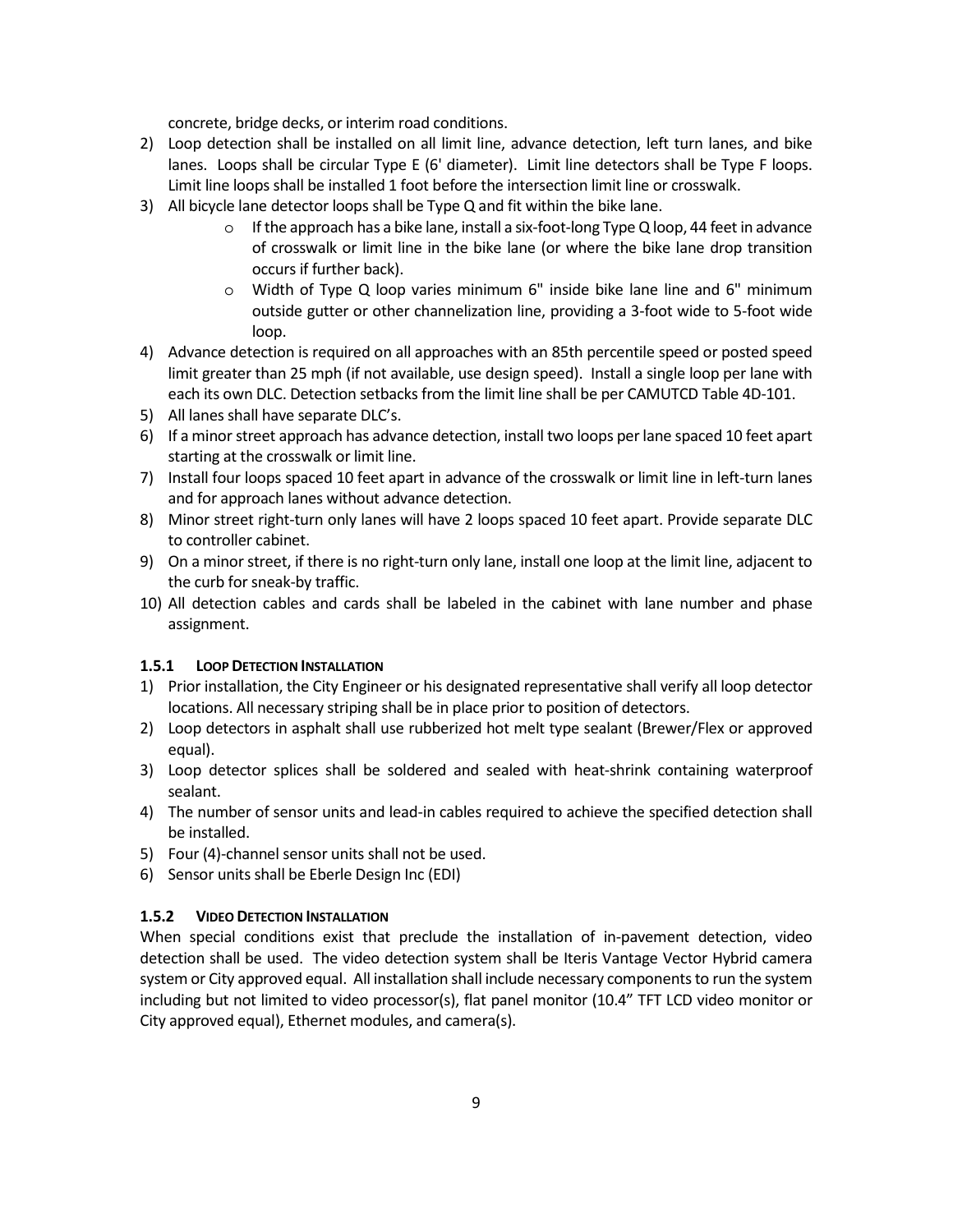#### **1.6 CABINET AND EQUIPMENT**

The controller and cabinet shall be manufactured and furnished by the same manufacturer.

#### **1.6.1 CONTROLLER**

- 1) The Controller shall conform to latest ATC/ITE industry standards.
- 2) The controller unit shall be a McCain FLeX running McCain Omni eX firmware.
- 3) The controller shall be delivered pre-loaded with the latest version of McCain Omni eX controller firmware. The controllers shall be delivered at least two weeks prior to scheduled signal turn on.
- 4) The CONTRACTOR shall provide and schedule the controller manufacturer to be present at time of signal turn on in the field.
- 5) The CONTRACTOR shall furnish a Transparity intersection user license with each controller furnished.
- 6) The controller manufacturer shall submit a notarized Certificate of Compliance with the State testing specifications prior to or at the time the controller is delivered to the jobsite. The controller shall not be installed until the Certificate is received and approved by the Traffic Engineer /Inspector/City Electrician or their assigned representative. Testing of control equipment and cabinet wiring shall be accomplished by the controller manufacturer in accordance with the State Standard Specifications (all references to State testing facilities or laboratories shall be interpreted as the controller manufacturer's testing facility; however, State testing procedures referred to shall remain in effect). All testing costs for the complete control system shall be borne by the CONTRACTOR.
- 7) The CONTRACTOR shall furnish one (1) maintenance and operation manual for all new controller units, auxiliary equipment, vehicle detector sensor units, ITS and communication equipment, and interactive plug-ins to the City's Maintenance Division. The operation and maintenance manuals shall be submitted upon equipment delivery. The O&M manual(s) shall include, but need not be limited to, the following items:
	- a) Specifications.
	- b) Design characteristics.
	- c) General operation theory.
	- d) Function of all controls.
	- e) Troubleshooting procedure (diagnostic routine).
	- f) Block circuit diagram.
	- g) Geographical layout of components.
	- h) Schematic diagrams.
	- i) List of replaceable component parts with stock numbers.
	- j) As-built drawings.
	- k) Detector assignment table.

# **1.6.2 Controller Cabinet**

- 1) Controller cabinet shall be McCain model 352i ATC with an anodized aluminum finish and include front and back door switches per latest Caltrans TEES requirements.
- 2) The preferred location for cabinets shall be on the approach-side corner of the minor arterial. Where sufficient right of way exists, a minimum of 48-inches of concrete sidewalk and clearance shall be provided at the around the cabinet(s). Clearances shall be unobstructed by any above ground facilities. The City Engineer must approve any variance from the preferred location.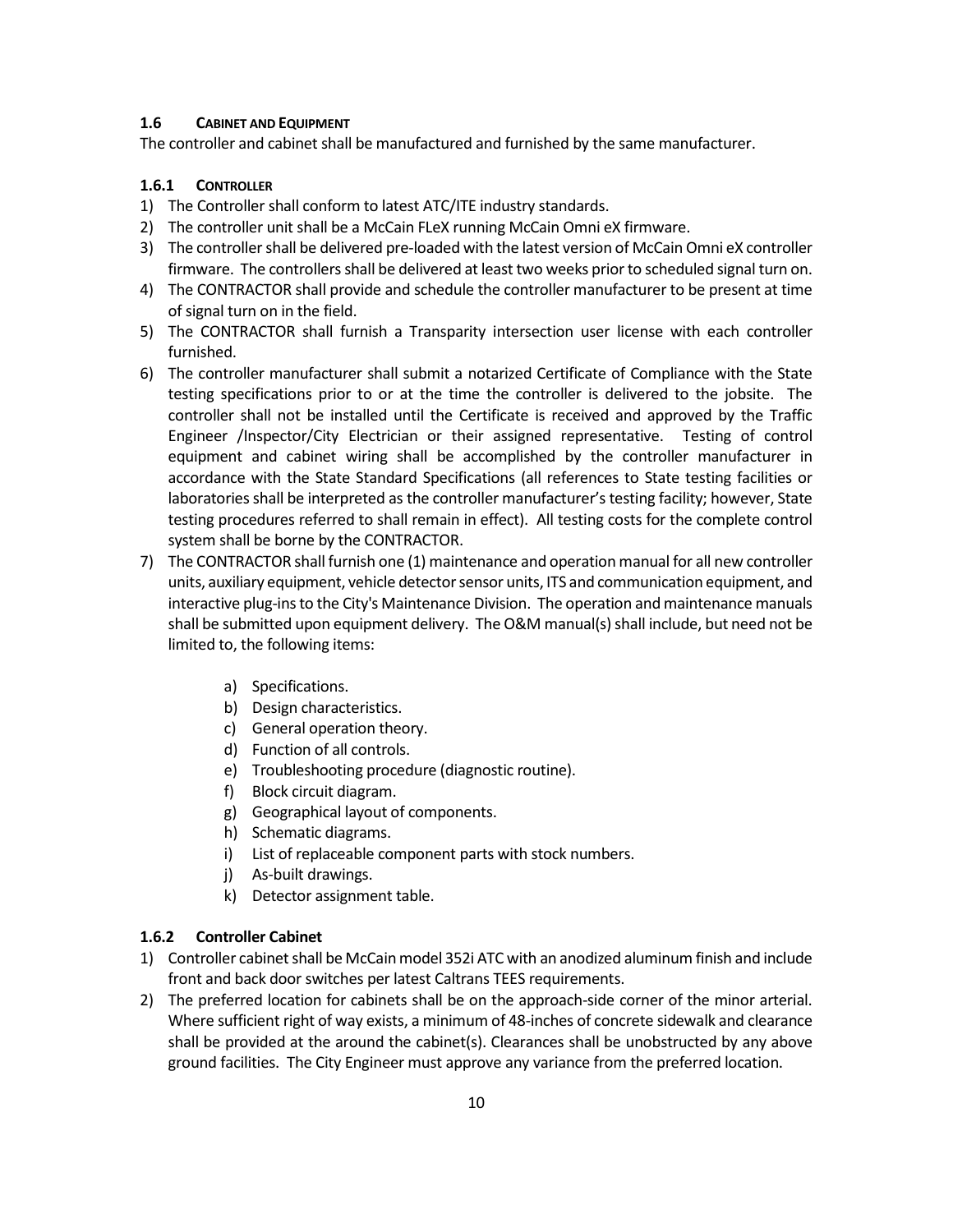- 3) The front side of traffic signal controller cabinet shall be oriented such that the technician faces the intersection when viewing the controller front panel and the front door handle should be on the right and the door shall open toward the street.
- 4) The controller cabinet shall be equipped with two (2) interior LED lights (Dialight Part # CL2-CF-TC4 or approved equal) at the front and rear of the cabinet.
- 5) The controller cabinet shall be caulked at the bottom.
- 6) The controller cabinet shall be wired for red monitoring.
- 7) The controller cabinet shall include emergency vehicle preemption equipment as required.
- 8) The controller cabinet shall be wired for all phases as shown on the signal plans.
- 9) The control cabinet shall include twelve (12) 200 load switches.
- 10) The controller cabinet shall have EDI vehicle loop detector cards.
- 11) The controller cabinet shall include an integral rack mounted document drawer assembly for the purpose of document storage and writing surface. The document drawer shall have an interior depth of approximately 1.5 inches, have drawer guides made of anodized aluminum, have drawer mounting brackets made of stainless steel, and have a hinged lift top writing area with a textured powder coat surface.
- 12) The controller cabinet output files shall be equipped with UL rated multi-conductor terminal lug.
- 13) The controller cabinet shall come with 48 channel input assembly and 32 channel output assembly.
- 14) The controller cabinet shall include an "AS-BUILT" blueprint of the signal and timing plan inside the cabinet.

If the controller cabinet design deviates in any way from the details in these guidelines, such deviation shall be submitted to the City Engineer or their assigned representative for review before fabrication of the contract cabinets. If deemed necessary by the City Engineer or their assigned representative, one complete prototype cabinet shall be delivered to him for review at least 30 days before fabrication of the contract fixtures. The prototype cabinet will be returned to the CONTRACTOR and if permitted by the City Engineer, the cabinet may be installed.

# **1.6.3 CONFLICT MONITOR**

- 1) The conflict monitor shall meet all the requirements of the latest Caltrans TEES requirements.
- 2) The conflict monitor shall be a model 2010ECLip by EDI or City approved equal.
- 3) The base design shall be tested by an independent lab for transient and environmental requirements.
- 4) The conflict monitor shall have 16 channel capability with a 10/100 Ethernet port.
- 5) A portable laptop computer shall not be required to program or verify monitor setting (only used for log events).
- 6) The conflict monitor shall be capable of monitoring 5 section heads.
- 7) The conflict monitor shall display active colors independently during operation.
- 8) The conflict monitor shall display active colors independently at time of fault.
- 9) Shall be compatible with McCain Omni eX intersection control software.

# **1.6.4 OTHER EQUIPMENT**

1) For other miscellaneous required cabinet equipment including switches, CCTV, wireless radios, and fiber equipment, see section 2.0 of these provisions.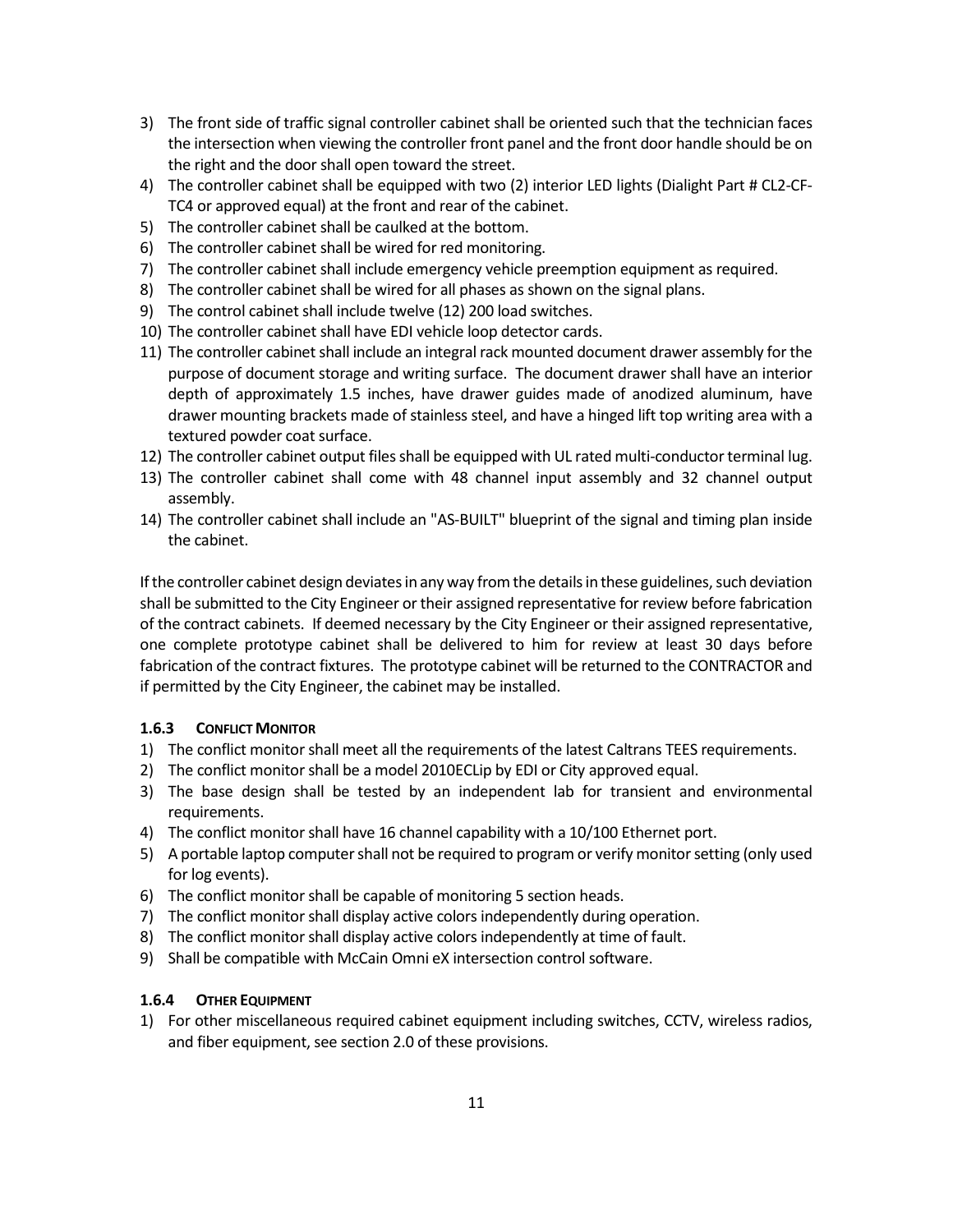# **1.7 SERVICE AND ELECTRIC SERVICE CABINET**

The CONTRACTOR shall be responsible for applying for and arranging with the serving utility to complete service connections for both temporary and permanent installations and the CONTRACTOR shall pay all costs and fees required by the utility except for falsework lighting.

The City will provide the SCE service address for the meters.

The electrical service cabinet shall:

- 1) Be fabricated with an anodized aluminum finish.
- 2) Provide Type III-C dual meter electrical service for all new signal installation. Deviations shall be approved by City Engineer.
- 3) Meet the SCE Service Guide service requirements and the Caltrans standard cabinet specifications.
- 4) Have separate main disconnect circuit breakers for metered and unmetered sections.
- 5) Have plug-in type circuit breakers. Cable bussing is not allowed.
- 6) Have 2-time delay control contactors.
- 7) Have dual TYPE V photoelectric control unit.
- 8) Be caulked at the bottom.
- 9) Be a model, part, class or type number as approved by City.
- 10) Have a No. 5 pull box with extension within 5 feet from the service cabinet.
- 11) Have 3" conduit with pull tape and appropriate service conductors per SCE requirements.

# **1.8 BATTERY BACK-UP SYSTEM**

- 1) The BBS assembly and all associated BBS equipment shall be housed in a cabinet attached to the rear side of the controller cabinet. Stand-alone cabinet may be requested by City for special circumstances.
- 2) The BBS cabinet dimensions shall be 56"Hx26"Wx12"D (McCain Part #M34196).
- 3) The BBS cabinet shall contain a thermostatically controlled cooling fan and air filter.
- 4) The battery back-up system shall be a Alpha FXM HP 1100 Rugged Traffic BBS or City approved equal.
- 5) The BBS must be Ethernet/IP compatible and wired for communication to the TMC and for an alarm output to the controller unit. The wiring shall consist of a CAT5 cable and 2 pair #20 cable. The alarm output shall provide Railroad 1 flashing operation upon 40% batter power remaining.
- 6) Install a 2 pair communication cable between the BBS and controller cabinet and wire up to provide an alarm when batteries are in service.
- 7) The BBS shall have a manual bypass switch with automatic transfer.
- 8) The BBS cabinet shall have an auxiliary generator plug installed and include any necessary generator kits.

#### **1.9 SIGNAL INDICATION HARDWARE FINISH SPECIFICATIONS**

- 1) Except for anodized components, all exposed metal signal housings, doors, visors, backplates and framework parts shall have a black powder coated finish and be a City approved process.
- 2) A 3-5 stage pretreatment consisting of: Degrease, Rinse, Iron Phosphate, Rinse, and Seal. Note: Degrease and Iron Phosphate can be combined, thereby eliminating Rinse, making this a 3-stage process.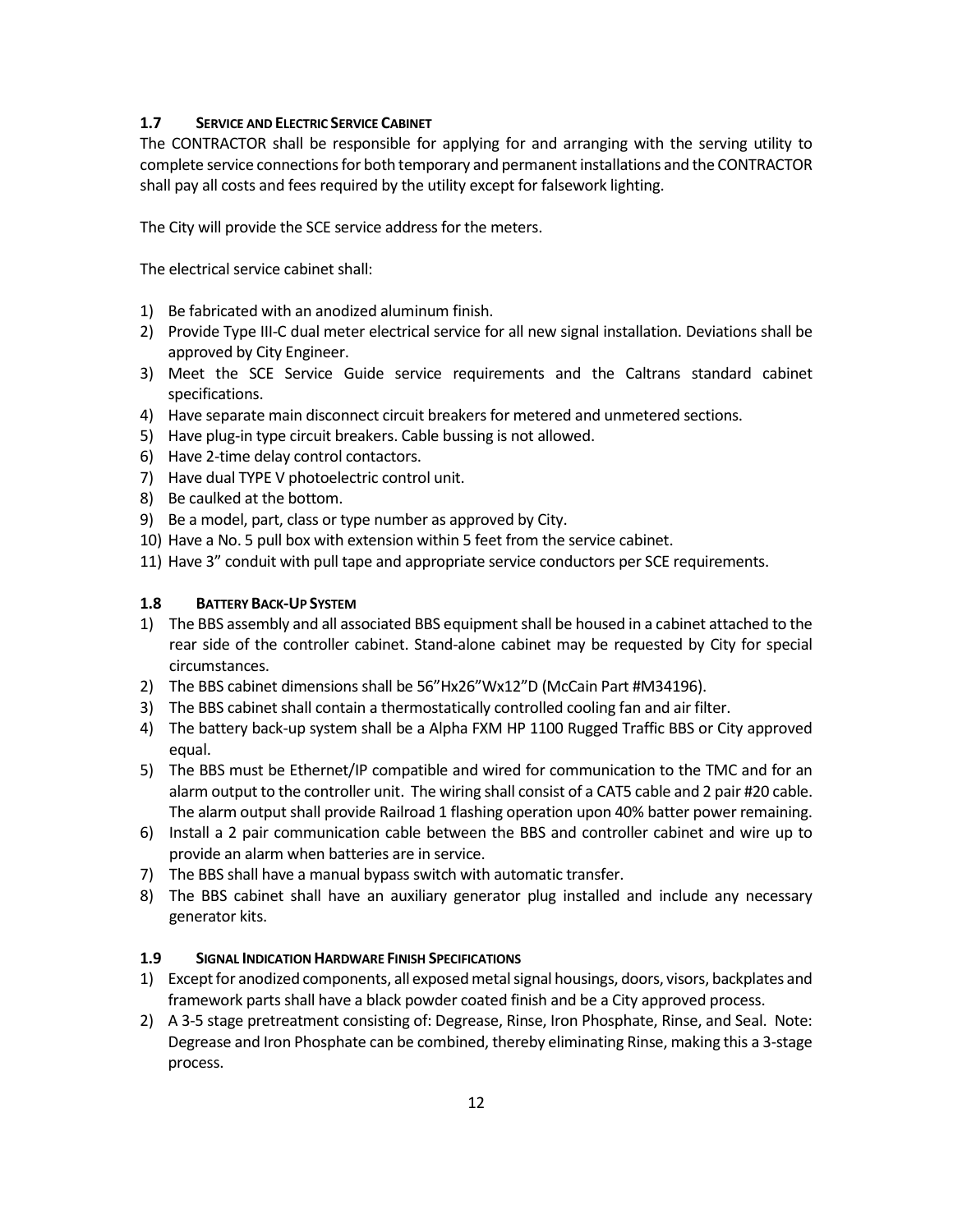- 3) A dry off cycle for at least 10 minutes at 300 $^{\circ}$  to 400 $^{\circ}$  F.
- 4) Electrostatically applied powder at 75-90KV.
- 5) Thermal setting cycle for 20 minutes at 400° F.
- 6) All parts shall be coated with an ultraviolet resistant polyester powder. The only exception is for items of flat black, which can be coated with a self-cleaning flat black epoxy.
- 7) All threaded fitting hardware to be assembled with anti-seize compound.
- 8) All terminal boxes are to be made of bronze.
- 9) The CONTRACTOR shall furnish manufacturer's certificate of compliance with City approved powder coating process prior to installation of equipment.

# **1.10 FOUNDATIONS**

1) Foundations shall be constructed per Caltrans Standard Plans and Standard Specifications.

# **1.11 GROUNDING AND BONDING**

- 1) The grounding jumper shall be attached by a 3/16 inch or larger brass bolt in the signal standard or controller pedestal and shall be run to the conduit, ground rod, or bonding wire in the adjacent pullbox.
- 2) The grounding jumper shall be visible after the cap has been poured on the foundation.
- 3) Equipment grounding conductor #8 AWG is required in all conduits.

# **1.12 REFLECTORIZED STREET NAME SIGNS (RSNS)**

- 1) Street name signs shall be single sided with Diamond Grade material reflective sheeting.
- 2) Street name signs shall have street names only, no block numbers.
- 3) Street name signs background shall be Traffic Green PMS 342 in color with a 1" white border.
- 4) Font shall be Federal highway Series E Modified, 8" upper case and 6" lower case letters in size, white in color.
- 5) Street name signs shall be max 8' in length and 1.5' in height.
- 6) Street name sign mounting bracket shall be Tapco Mast Arm Swing Bracket or approved equal.

# **1.13 EMERGENCY VEHICLE PRE-EMPTION**

- 1) Emergency vehicle pre-emption (EVPE) shall be provided for all approaches.
- 2) The emergency vehicle preemption (EVPE) shall be a Tomar System. EVPE detector shall be an Tomar Strobecom II 4090 ST detector series.
- 3) The EVPE discriminator module shall be a 4140V2-4 Strobecom II Optical Signal Processor with 21-ST-1IC-W self-test detector.
- 4) The detector shall be mounted on the mast arm using an Astro bracket with threaded nipples and lock washers.
- 5) EVPE detectors shall not be mounted on the signal head, unless exception made by the City Engineer.
- 6) Prior to installation, the City Engineer or designated representative shall determine the exact location of detector in the field.

# **1.14 SIGNAL HEADS**

- 1) All traffic and pedestrian signal section housings shall be black metal. Plastic housings are not permitted.
- 2) All traffic signal modules shall be LED and fully compliant with the latest Institute of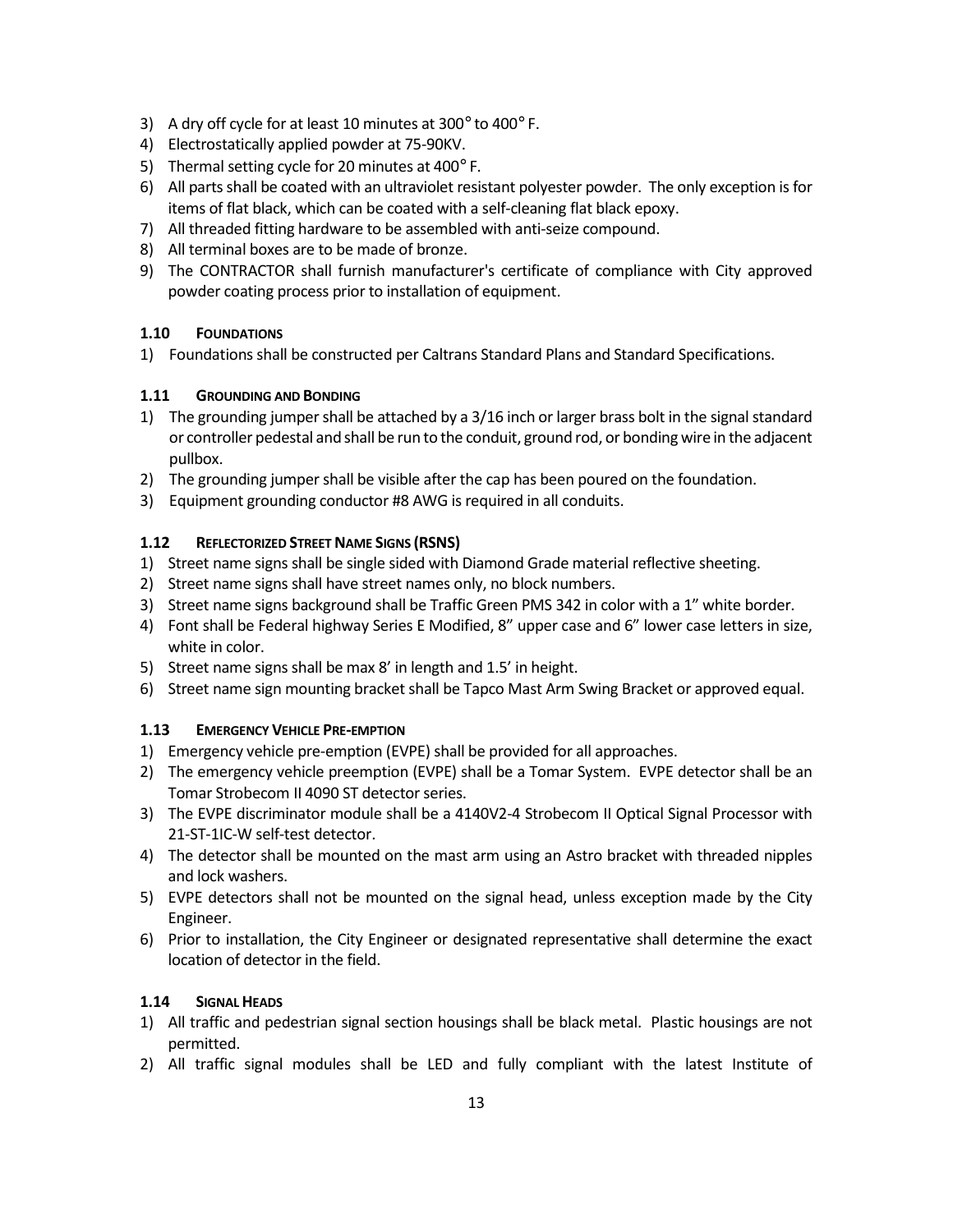Transportation Engineers (ITE) specifications. City approved manufacturer is Dialight.

- 3) All (red, yellow, and green) LED (light-emitting diode) signal modules shall be Type 1 and meet the following specifications:
	- a. LED signal modules for all balls and arrows shall be twelve-inch diameter (12").
	- b. LED signal modules shall be complete and factory installed in aluminum signal sections.
	- c. LED signal modules shall be mounted and soldered onto a printed circuit board.
	- d. LED indications shall be clear lens
- 4) LED signal module shall have a minimum 15-year warranty beginning after traffic signal system has been accepted by the City
- 5) Each LED product bid must be certified in the Intertek LED Traffic Signal Module Certification Program. Proof of certification must be documented and approved by the City Inspector prior to installation.
- 6) The failure of one LED signal module shall not deactivate any other LED signal module

# **1.14.1 VEHICULAR SIGNAL HEADS**

- 1) All signal faces shall have one-piece backplates and tunnel visors.
- 2) Left turn signal modules shall be all arrows.
- 3) Plastic signal heads, plastic visors, or plastic backplates are not acceptable.
- 4) Terminal block shall be mounted in red section on the MAS signal heads. There shall be a drip loop for field installed signal wires.
- 5) Mast arm signal heads shall all be MAS type mount.
- 6) Should the City require yellow backplates, the yellow backing shall be a retroreflective 3" border with 3M 3990 sheeting.

#### **1.14.2 PEDESTRIAN SIGNAL HEADS**

- 1) All pedestrian indications shall be of the LED type with clear lens. City approved pedestrian indications shall be Dialight with 15-year warranty.
- 2) All new traffic signals and traffic signal modifications with pedestrian phasing shall use pedestrian indications of the "Countdown" type. For traffic signal modifications, new pedestrian housings may be necessary to accommodate the "Countdown" type pedestrian indications.
- 3) Pedestrian indications shall be Type A with international symbol displays.
- 4) All pedestrian heads shall be side mounted with appropriate housing and bracketry.
- 5) Clam shell housing shall not be permitted.

#### **1.15 PEDESTRIAN PUSH BUTTON ASSEMBLY**

- 1) Pedestrian push button location shall meet latest edition of CA MUTCD.
- 2) Pedestrian push buttons shall be 2-inch minimum in diameter complying with all Federal and State ADA requirements.
- 3) The pedestrian push button assembly shall be Type B with a five inch (5") by seven inch (7") international symbol push button plate.
- 4) The push button frame shall include adjustable mounting brackets to accommodate most standard Caltrans traffic signal poles.
- 5) The pedestrian push button housing shall be:
	- a. Made of die cast aluminum.
	- b. A telescoping, vandal-proof design.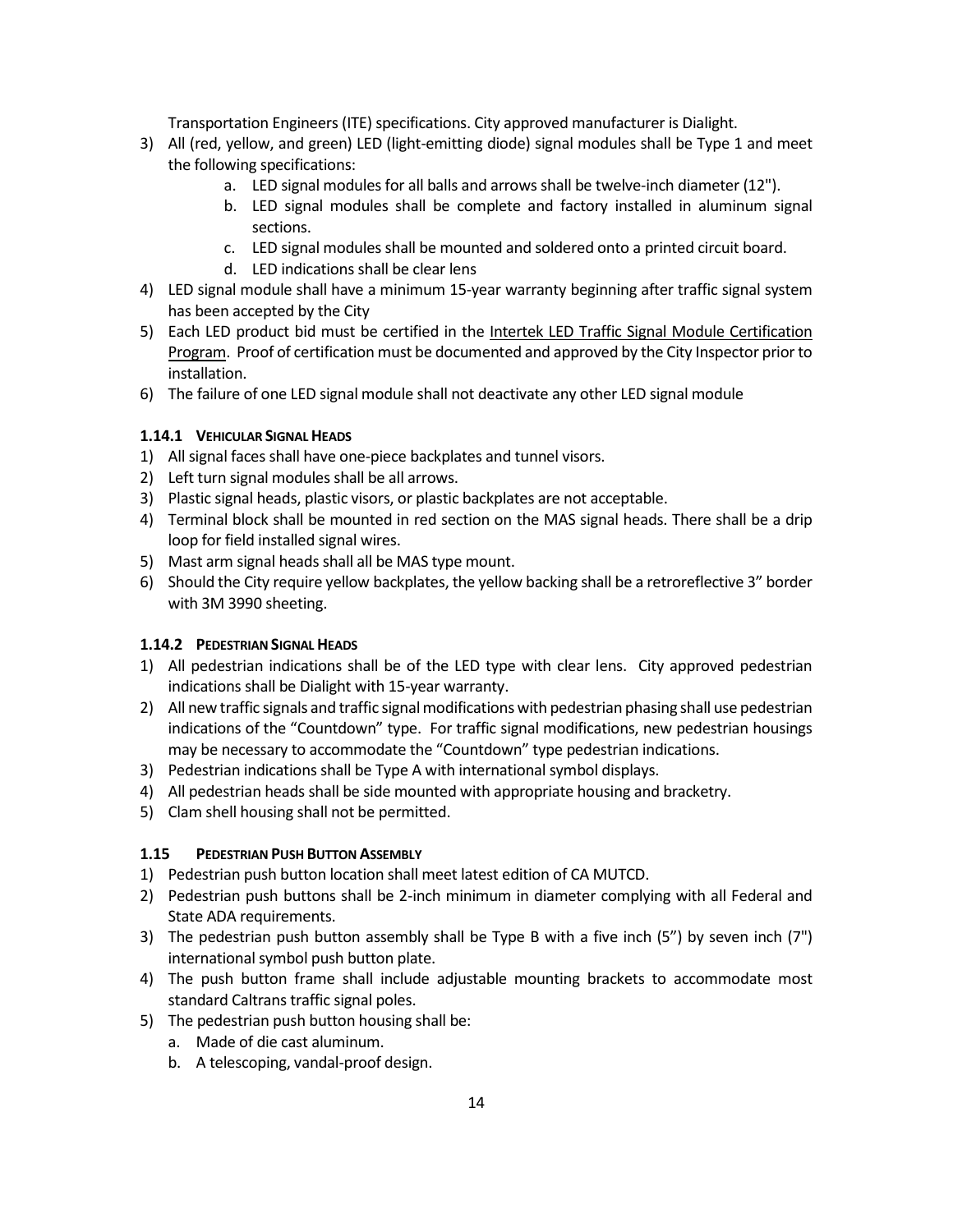- c. Painted a Federal Standard color black.
- 6) Plastic push buttons housings are not acceptable.
- 7) Accessible Pedestrian Signal (APS) push buttons may be requested at the City's discretion at locations deemed necessary. Possible locations include but are not limited to schools, senior areas, hospitals, heavy pedestrian areas, etc. The APS system shall be the Polara iNavigator iNS3 or other as approved by the City Engineer.

# **1.16 LED BLANKOUT SIGNS**

- 1) LED Blank-out signs may be used at specific locations (upon approval by City Engineer) to minimize undesirable vehicular movements.
- 2) The signs shall be compliant with the latest CA MUTCD requirement.
- 3) The window dimensions shall be 24"x24" for near side sign, and 30"x30" for far side sign.

# **1.17 SAFETY LIGHTING STANDARDS**

- 1) Safety lighting luminaires above the traffic signals shall conform to the City of Temecula Street and Safety Guidelines.
- 2) Safety Lighting shall be:
	- a. Completely assembled.
	- b. 120 volt.
	- c. Have photoelectric control unit and switches (Type IV). The photoelectric control unit shall have a shorting cap and capable of being controlled from the meter pedestal.
	- d. Full cutoff type LED.
	- e. Have fifteen feet (15') mast arms (maximum) unless otherwise directed by the City Engineer.

# **1.18 SALVAGED EQUIPMENT**

- 1) The CONTRACTOR shall deliver all salvaged equipment to the City of Temecula Facility Operations Center (43230 Business Park Dr) unless other directed to dispose.
- 2) All unusable equipment shall be lawfully disposed by the CONTRACTOR at the contractor's expense.

# **2.0 TRAFFIC SIGNAL INTERCONNECT (SIC)**

- 1) Traffic signal interconnect shall be provided on all new traffic signals and existing traffic signal modifications to all adjacent traffic signals.
- 2) All traffic signal interconnect designs shall be fiber optic unless otherwise approved by the City Engineer and shall be designed and installed per the latest edition of the Caltrans Fiber Optic Design Guidelines.
- 3) Under special conditions wireless or other methods of interconnect may be used when approved by the City Engineer.
- 4) The existing SIC system shall be maintained at all times during construction. In the event of damage, the CONTRACTOR or responsible party, as determined by the project inspector, shall commence repairs immediately. Repairs shall be completed within 10 working days or the City shall have the option to complete necessary repairs and charge the responsible CONTRACTOR(s) for any associated repair costs.

# **2.1 INTERCONNECT PULL BOXES AND SPLICE PULL BOXES**

1) All interconnect pull boxes shall be #6 concrete.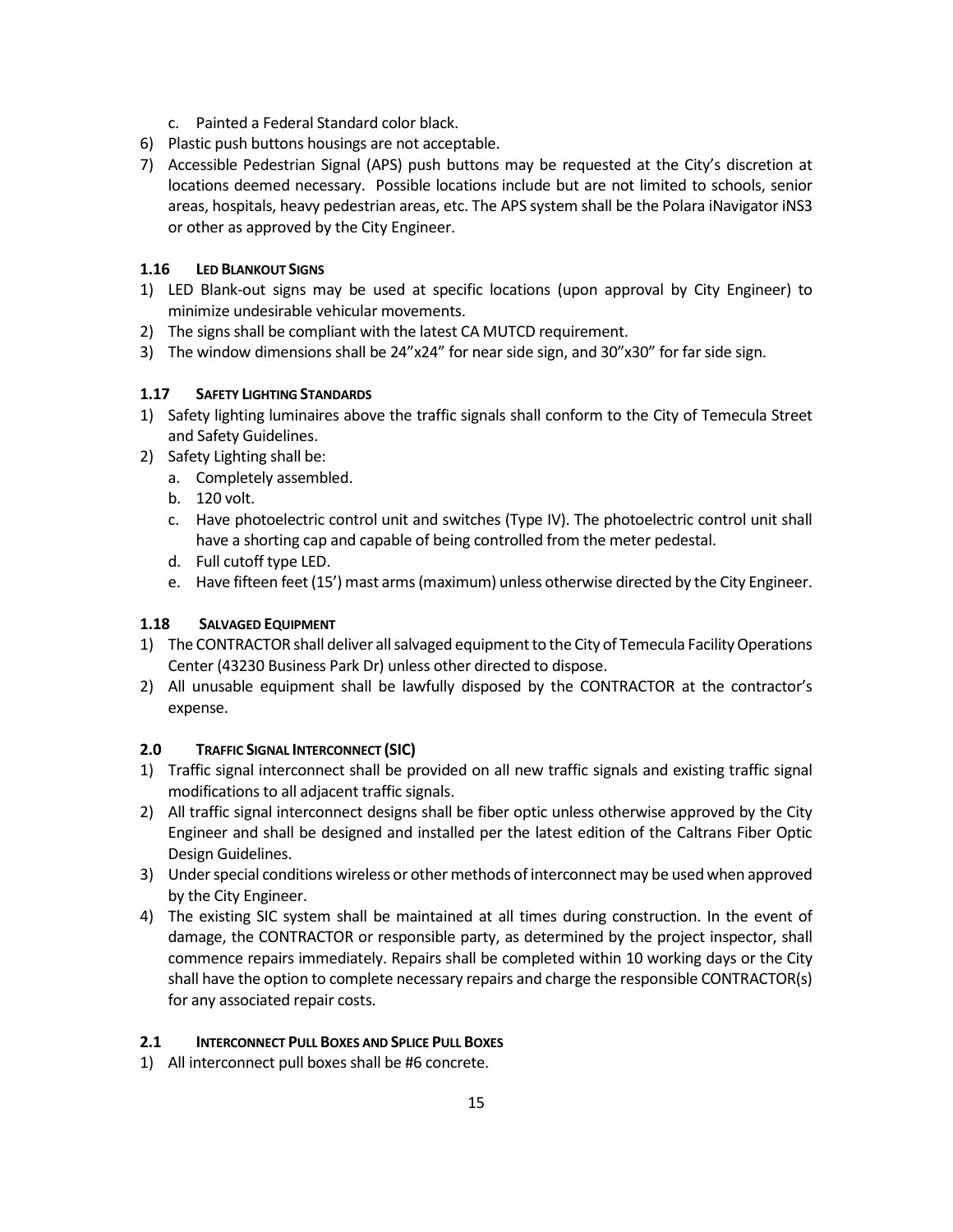- 2) At locations where fiber splicing will occur, a #6 concrete pull box with extension shall be installed.
- 3) Interconnect pull box lids shall be Fiberlyte and be stamped "COMMUNICATION".
- 4) Boxes shall be installed between 300 feet (minimum) and 600 feet (maximum) apart unless geographical or site conditions necessitate a shorter run.
- 5) SIC conduit shall be installed in pull boxes using 45-degree, UL approved elbows. These elbows shall be placed as far apart in the pull box as possible, oriented in the direction of the cable, and offset to one side to facilitate cable pulling and coiling.
- 6) Approximately 50 feet of SIC slack shall be coiled inside of each splice box (12 and 72 SMFOC). Approximately 50 feet of SIC slack shall be coiled on either side of the splice enclosure where present.
- 7) Approximately 20 feet of SIC slack shall be coiled inside of each pull box.
- 8) Approximately 20 feet of SIC slack shall be coiled inside each controller cabinet.
- 9) See Section 1.2 of this Specification for additional pull box information.

# **2.2 INTERCONNECT CONDUIT**

- 1) All interconnect conduits shall be three inches (3") schedule 80 rigid PVC.
- 2) All interconnect conduits shall have mule tape and a No. 12 AWG bare solid copper tracing wire.
- 3) All new intersections shall include separate conduits for SIC and signal wiring (including DLC). Sharing of the DLC and CCTV wiring in the same conduits with SIC will be allowed on intersection modifications, as long as conduit fill is less than 40%.
- 4) All conduits entering pull boxes, vaults and cabinets shall be protected with duct seal. No open holes are allowed.
- 5) Install conduit to a depth of not less than 30 inches below finished grade, except in sidewalk and curbed paved median areas, where it must be at least 18 inches below grade.
- 6) See Section 1.3 of this Specification for additional conduit information.

# **2.3 TRACER WIRE**

- 1) All interconnect conduits shall contain a No. 12 AWG bare solid copper tracing wire.
- 2) No splices are permitted between pull boxes.
- 3) Proper operation of the tracer wire shall be demonstrated prior to acceptance.

# **2.4 INTERCONNECT CABLE**

- 1) All fiber optic cable shall be single mode. Approved cable is Altos Loose Tube All Dielectric Gel-Free Cables with Binderless FastAccess Technology or approved equal. Trunk fiber optic cable shall be minimum 72 fiber count unless approved by City Engineer. Product code is 024-ZU4- T4F-22-D-20 or approved equal.
- 2) Cable installed in runs between splice enclosures and cabinet termination equipment shall be minimum 12 fiber count unless approved by City Engineer. Product code is 012-ZU4-T4F-22-D-20 or approved equal.
- 3) Splices are to be made in splice enclosures in fiber optic splice box only. SIC shall be continuous and unspliced between cabinets. Exceptions must be approved by City Engineer.
- 4) The design engineer shall perform a site survey to determine slack availability on existing SIC runs or require cable replacement when sufficient slack is not available.
- 5) A patch panel shall be installed to terminate the 12 SMFOC. In instances where there is insufficient rack capacity, a spider fan out kit shall be installed upon approval of City Engineer.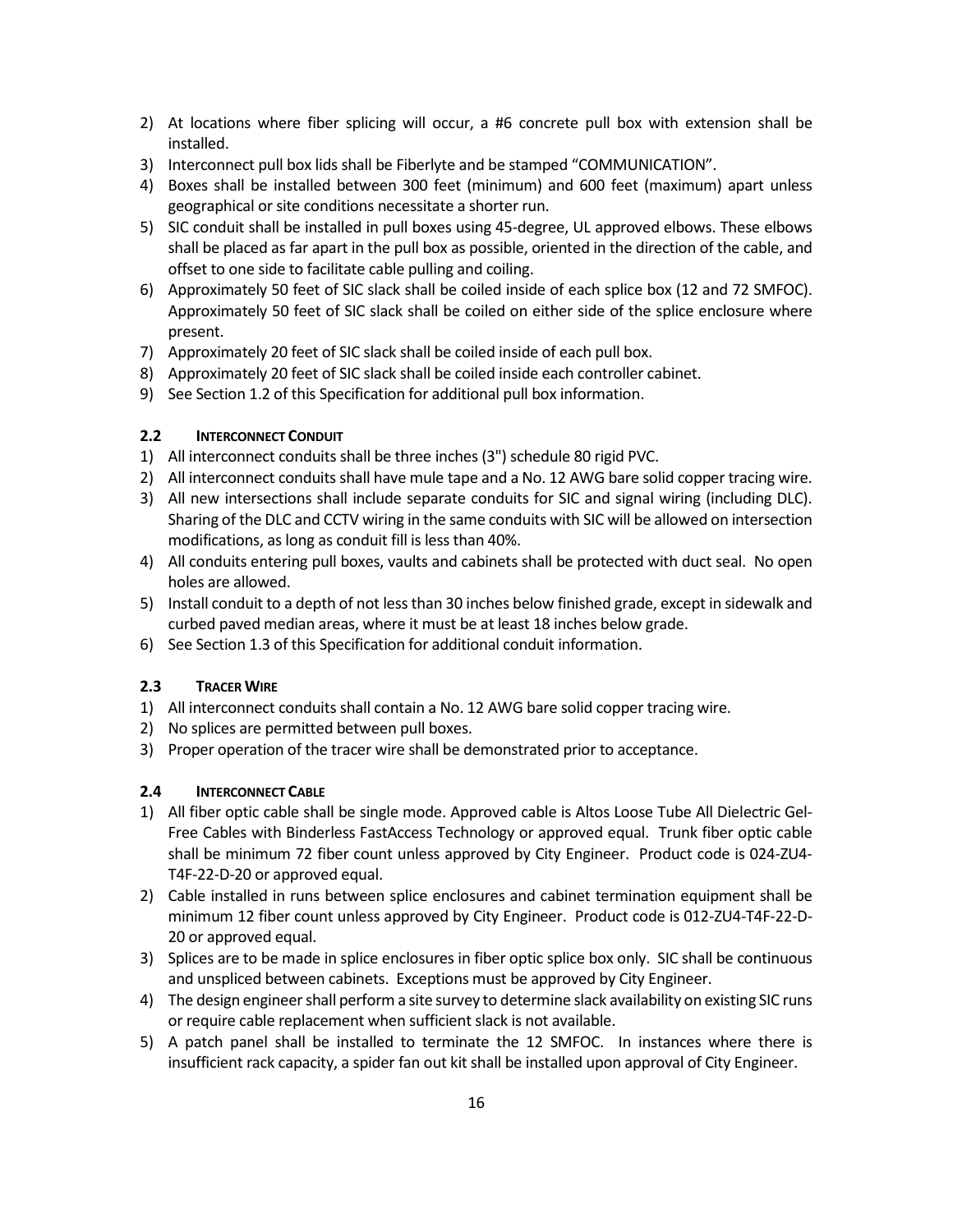- 6) New SIC shall be connected to the City network and a revised assignment table shall be submitted as part of the final design.
- 7) Where existing copper SIC (CuSIC) is to be retained, CuSIC shall be a minimum of six (6) twisted pair 20 AWG conductor communication cable with standard color code and water resistant as required by Caltrans specifications. CuSIC must be approved by the City Engineer.

# **2.5 FIBER OPTIC INTERCONNECT EQUIPMENT**

Termination components for vaults and signal cabinets are listed in Table 1 below. The fiber optic cables shall be terminated and/or spliced with these components per the fiber assignment provided by Traffic Engineering during project design or before signal turn-on. A minimum of 5 working daysnotice will be required for Traffic Engineering to produce this documentation.

| <b>Description</b>                | Manufacturer | <b>Model</b>       |  |  |
|-----------------------------------|--------------|--------------------|--|--|
| <b>Splice Closures</b>            | Corning      | SCF-4C18-01        |  |  |
| <b>Splice Closure Splice Tray</b> | Corning      | <b>SCF-ST-099</b>  |  |  |
| <b>Splice Housing</b>             | Corning      |                    |  |  |
| <b>Splice Trays</b>               | Corning      | M67-048            |  |  |
| <b>Cabinet Termination</b>        | Corning      | <b>CCH-01U</b>     |  |  |
| 24 Port Patch Panel with MTP      | Corning      | CCHE-CP72-89       |  |  |
| Adapter                           |              |                    |  |  |
| 6 Port Panel                      | Corning      | CCH-CP12-A9        |  |  |
| <b>Fiber Distribution Unit</b>    | Corning      | CCS-O1U            |  |  |
| <b>Splice Cassette</b>            | Corning      | CCH-CS12-A9-P00RE  |  |  |
| <b>Jumpers</b>                    | Generic      | 2M Duplex LC to SC |  |  |
| Connectors                        | Generic      | LC                 |  |  |

#### **Table 1: Cabinet and Vault Fiber Termination Components**

# **2.6 COMMUNICATION DATA NETWORK**

The communication protocol shall be Ethernet. New or modified signals shall receive the communication standard components in Table 2.

| Table 2. Data Communication Standards |                     |                  |  |
|---------------------------------------|---------------------|------------------|--|
| <b>Description</b>                    | <b>Manufacturer</b> | <b>Model</b>     |  |
| <b>Ethernet Switch</b>                | Cisco-Fiber         | IE-4000-4S8P4G-E |  |
|                                       |                     | (16 ports)       |  |
|                                       | Actelis-Copper      | ML688            |  |
| Power Supply                          | Cisco               | PWR-IE170W-PC-   |  |
|                                       |                     | AC               |  |
| Cat 6 Patch Cable RJ45                | Generic             |                  |  |
| <b>Power Connection</b>               | Generic             |                  |  |
| <b>Gigabit Fiber SFP</b>              | Cisco               | GLC-LX-SM-RGD    |  |
| <b>Transceivers</b>                   |                     |                  |  |
| <b>Cabinet Din Rail Mount</b>         | Cisco               | STK-RACK-DINRAIL |  |

# **Table 2: Data Communication Standards**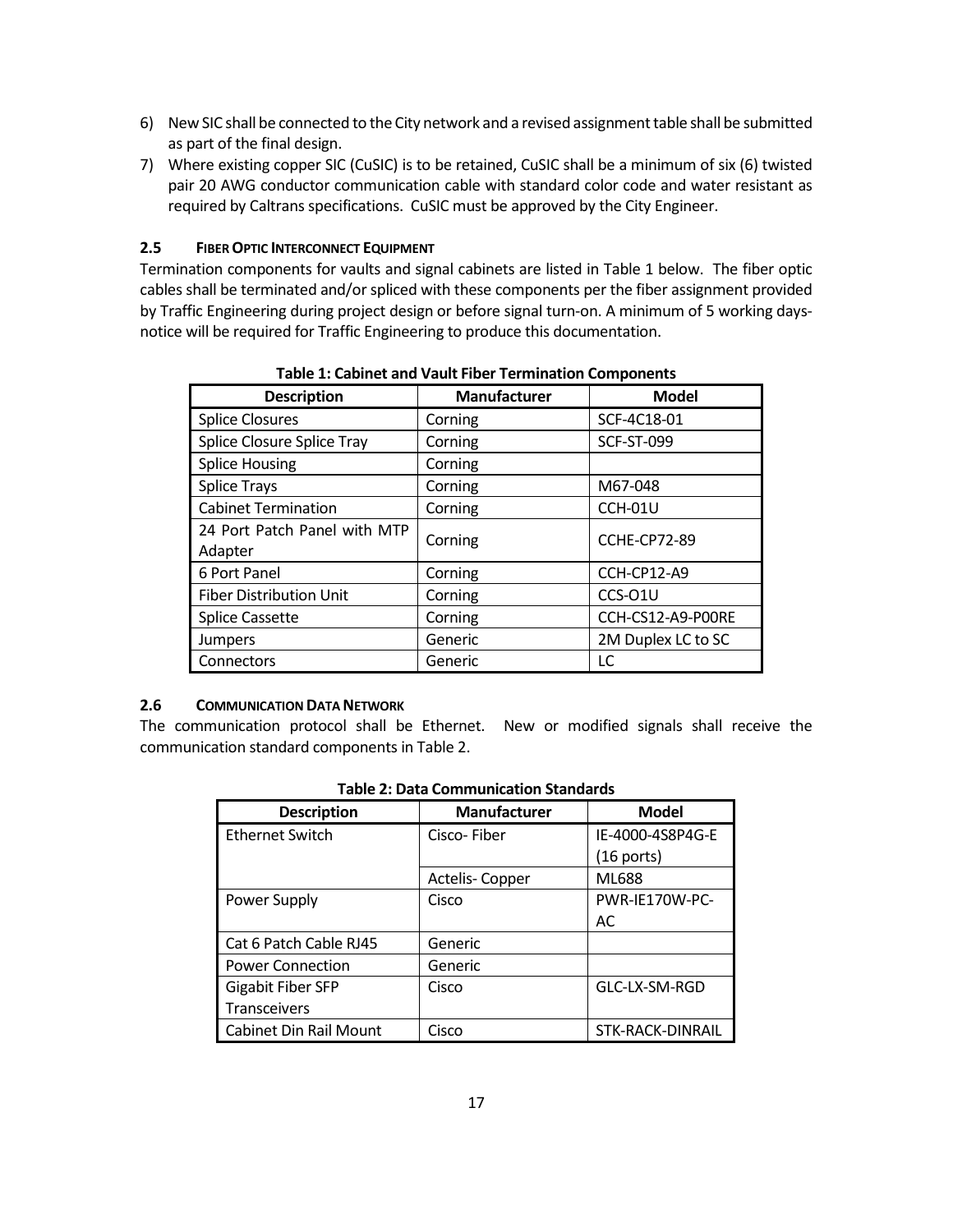# **2.7 ETHERNET SWITCHES**

Ethernet switches shall provide the following functionality:

- 1) All switches shall be managed and support advanced features including:
	- a. Port based VLAN segregation.
	- b. DHCP snooping and/or IGMP snooping
	- c. MAC address filtering
	- d. Quality of Service
	- e. SNMP
	- f. Remote Management
- 2) Fiber uplinks shall be single mode and support 10/100/1000 Duplex Ethernet ports and provide long haul capacity.
- 3) In addition to the above requirements, local switches (located at intersections) shall meet the following requirements:
	- a. Shall be environmentally hardened (-40 to 160 degrees F) and NEMA TS-2 rated.
	- b. Provide a minimum sixteen ports with a minimum of eight 10/100 Base TX copper ports and four duplex fiber uplink ports.
	- c. The fiber uplink ports shall be SC or LC type connectors. Connectors shall be compatible with Gigabit speed.
	- d. Power supply shall support 120 VAC and/or 24 VDC.
	- e. The switch shall support standard controller rack mount, DIN rail or 19" rack mountable.
- 4) All switches shall provide a minimum 2-year warranty on parts and 1 year "live" technical support (either in person or over the phone) during business hours (either in person or over the phone) during business hours (Pacific time) 9AM to 5PM Monday through Friday, from the date of installation Warranty parts replacement shall be within three business days. A warranty certificate meeting these requirements shall be provided on the date of installation.

The CONTRACTOR shall provide, install and configure all Ethernet switches at the local intersections and test the communication between the field switch and the TMC. The switches shall be configured with IP address provided by Traffic Engineering during project design or before operational tests. A minimum of 5 working days-notice will be required for Traffic Engineering to produce this documentation. The testing of the ethernet switches shall provide for the necessary operation of all devices connected to the ethernet system.

Approved manufacturers of ethernet communications shall include Cisco. Non-listed manufacturers shall be approved by the City Engineer.

# **2.8 BROADBAND WIRELESS ETHERNET COMMUNICATION**

The Broadband Wireless Ethernet Communication System shall provide traffic signal and CCTV video and control communication. The CONTRACTOR shall furnish and install such other items or details not mentioned below, that are required to construct a complete and operational system including: antennas, radios, mounting equipment, hardware, cabling, and incidental materials shall be performed, placed, constructed or installed.

The CONTRACTOR shall follow the manufacturer recommendations and instructions for installation.

Wireless communication shall provide the following functionality: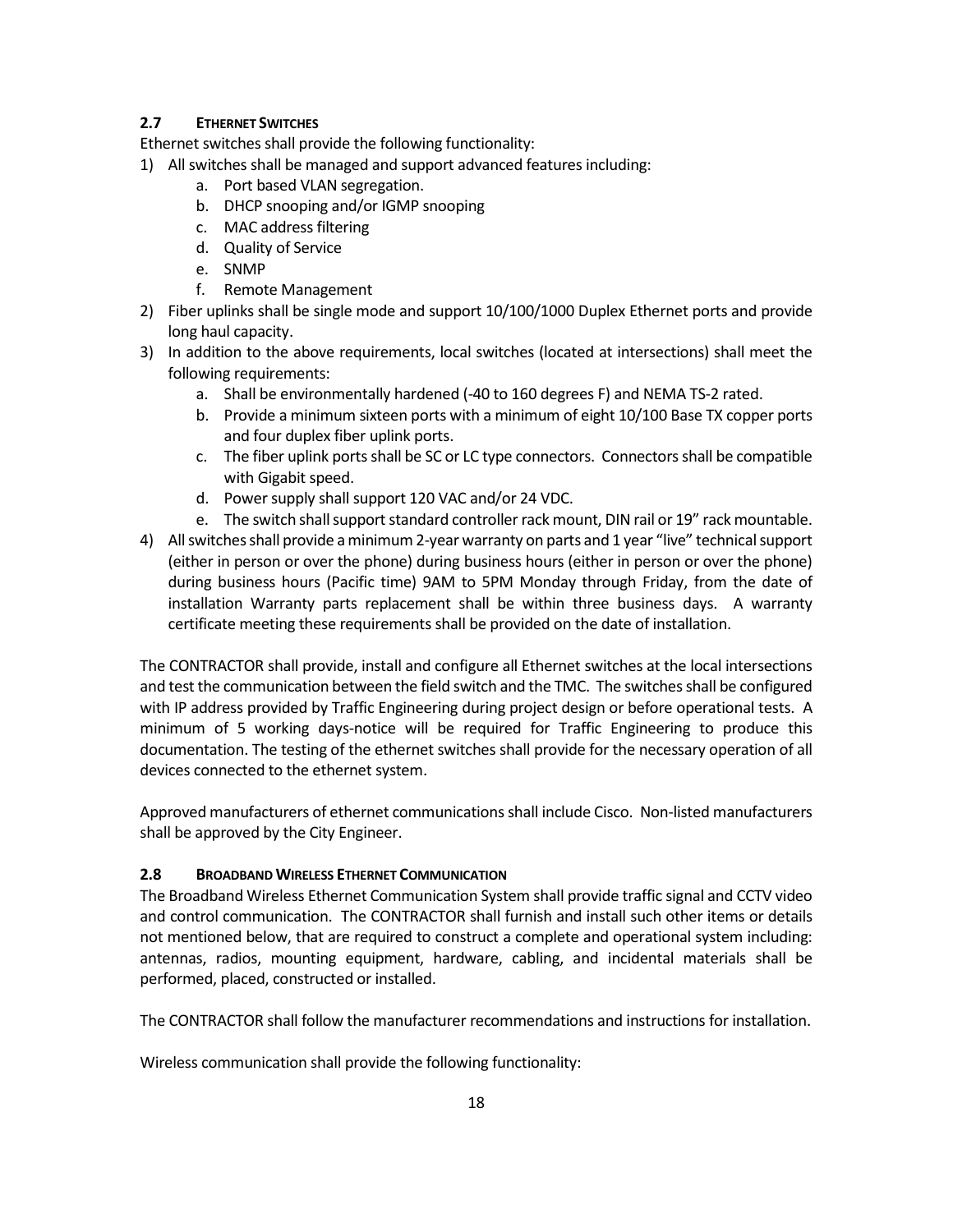- 1) Support Ethernet communications.
- 2) Support mesh network topology and point-to-point and point-to-multipoint configuration.
- 3) 802.11 Compliant and operate on a license free band.
- 4) Provide a minimum of 300 Mbps data rate.
- 5) Provide a minimum of 10 miles range.
- 6) Provide security encryption (WPA, WPA2, MAC, and Radius)
- 7) Be compatible with Ethernet switching and routing protocols including:
	- a. VLAN
	- b. VPN
	- c. DHCP snooping
	- d. Quality of Service
	- e. SNMP
	- f. Remote Management
- 8) Be a NEMA rated enclosure.
- 9) Power supply support 120 VAC and/or 24 VDC.
- 10) All wireless equipment shall provide a minimum 2-year warranty on parts and 1 year "live" technical support (either in person or over the phone) during business hours (either in person or over the phone) during business hours (Pacific time) 9AM to 5PM Monday through Friday, from the date of installation Warranty parts replacement shall be within three business days. A warranty certificate meeting these requirements shall be provided on the date of installation.
- 11) Radio shall come with management software with no licensing fees.

The CONTRACTOR shall perform a wireless site survey to determine the exact radio path and signal strength values to each wireless site. The results of the survey (path quality, data integrity, and spectrum analysis) shall be provided to the Engineer to determine optimized system configuration and performance.

The CONTRACTOR shall test the completed system and ensure the proper functioning of all wireless components and connected devices to the satisfaction of the Engineer.

Approved manufacturers of Wireless Ethernet communication solutions include Encom or approved equal. Non-listed manufacturers shall be approved by the City Engineer.

#### **2.9 CCTV VIDEO NETWORK**

All new traffic signal installations shall include, as part of the standard safety systems, the installation of CCTV camera equipment and transmission equipment and any additional wiring or hardware required to support an operational CCTV system. This requirement shall apply unless otherwise specified by the City Traffic Engineer. Table 3 provides the camera equipment.

- 1) The CCTV communication protocol shall be Ethernet. Ethernet requirements are provided in Section 2.7.
- 2) A License Key shall be provided for each CCTV camera.
- 3) The approved location for new CCTV camera installations shall be specified by the City Traffic Engineer.
- 4) Installation: The CCTV system shall be installed per manufacturer's installation recommendations.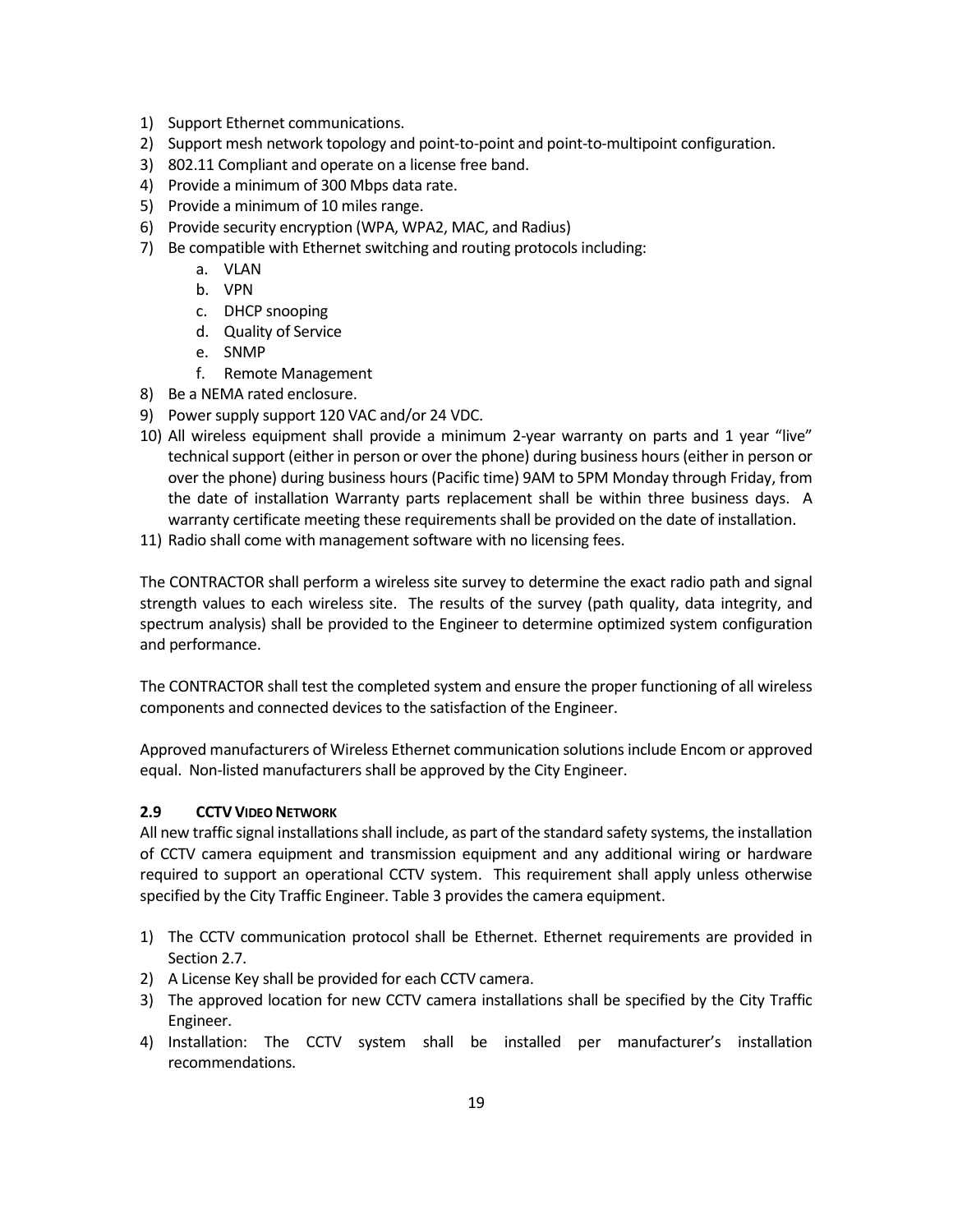- 5) Power for CCTV systems at new intersections shall consist of a power cord plugged into a power strip mounted on the rail of the controller cabinet plugged into Equipment Receptacle 2. The next alternative locations in order of preference are the ECB and least used signal breaker (auxiliary). The power cord shall be routed through the pole and terminated in the CCTV housing per the manufacturer's instructions.
- 6) The CCTV transmission equipment shall be installed and tested for operation by the CONTRACTOR to the satisfaction of the City Engineer before acceptance of the system.

CCTV Camera and Transmission components required to accommodate a typical CCTV installation are shown in Table 3 below.

| Description              | Manufacturer         | Model                     |  |
|--------------------------|----------------------|---------------------------|--|
| <b>CCTV Camera</b>       | Axis                 | Q6100-E with Q6315-LE PTZ |  |
| Coaxial cable            | Generic              |                           |  |
| Data cable               | Generic              |                           |  |
| Pole/ Mount Bracket      | Axis                 | T91L61                    |  |
| Axis mid-span converter  | Axis                 | T8154 60W SFP             |  |
| Power Cycle Relay Switch | Digital Loggers, Inc | DIN Relay IV              |  |

 **Table 3: CCTV Camera and Transmission Equipment** 

# **2.10 TESTING**

- 1) The CONTRACTOR will be responsible for ensuring the operability and quality of SIC delivered from the manufacturer before installation. SIC shall not be removed from the reel or installed until it has been successfully tested by the CONTRACTOR. The pre-installation test results shall be documented and provided to the Engineering Division Inspector for approval. SIC found to be defective or damaged shall be returned to the source for replacement by the CONTRACTOR.
- 2) Fiber optic SIC shall be installed, spliced, terminated, and tested in accordance with NECA/FOA 301-2009 standards. This includes pre-installation and post installation testing of the cable.
- 3) Pre-installation testing shall be performed on all fibers using an Optical Time-Domain Reflectometer (OTDR) to preclude manufacturing and shipping damage. The CONTRACTOR shall perform such testing either on-site or at a holding facility prior to installing the cable into conduit.
- 4) Post-installation testing of all terminated fibers shall be performed using launch cables at both ends as specified in NECA/FOA 301-2009 Annex B.3. The CONTRACTOR shall perform such testing on-site after all termination and splicing work is completed.
- 5) Test results, in the form of pre-installation test data and post installation OTDR traces, shall be provided to the Engineering Division Inspector in a bound hard copy format along with the electronic file and appropriate viewing software, for review and approval after installation and splicing/termination work are completed.
- 6) The pre-installation test results shall be in the form of a spreadsheet detailing the length and loss/km for each fiber as well as the parameters used for testing. The post-installation OTDR traces shall clearly show each continuous fiber, the connectors on each end, and the loss for each